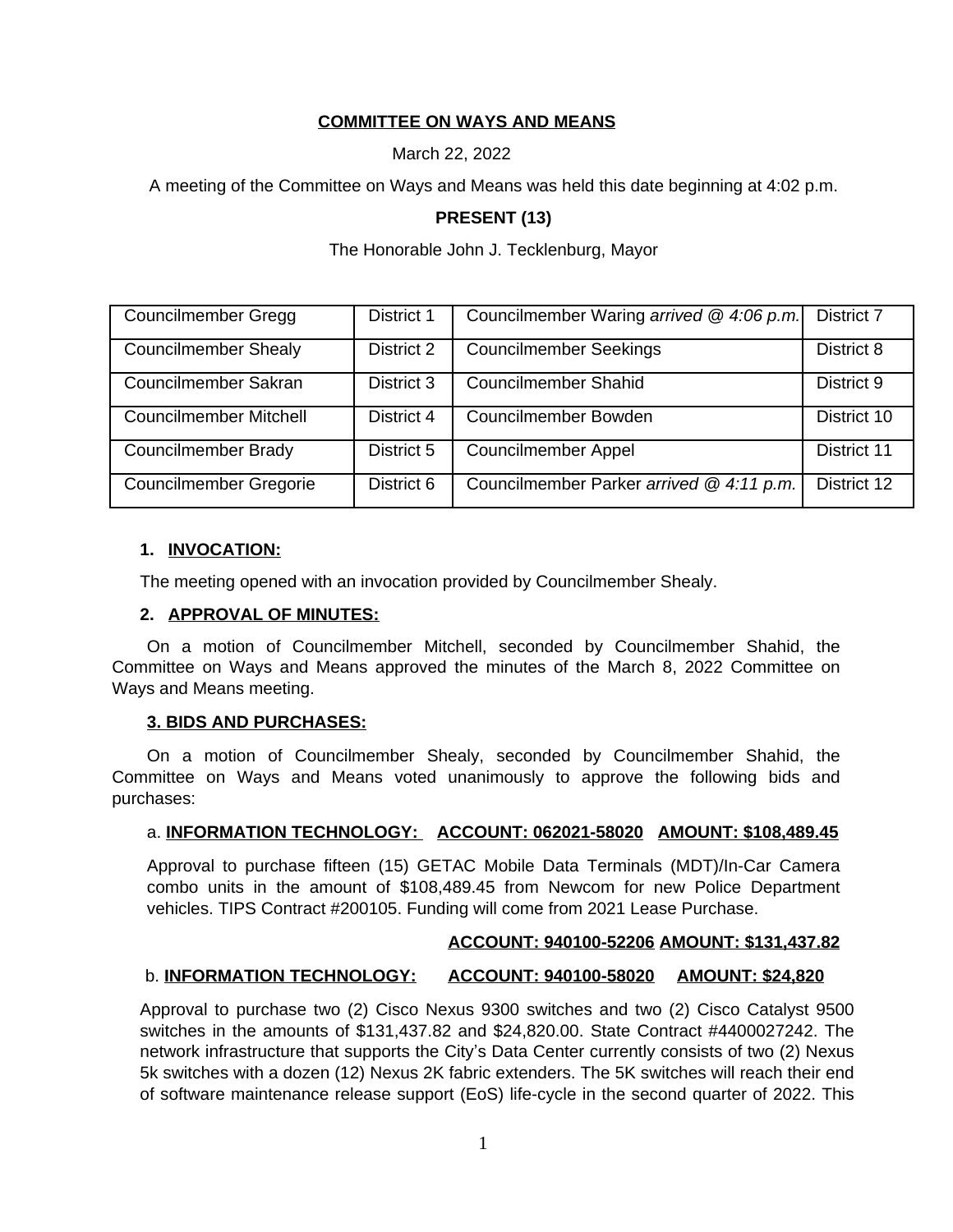project will replace the 5K switches with new Cisco Nexus 9K series switches as well as theaccompanying core switches, currently two Cisco Catalyst 4500X switches, which have reached End of Service (EoS) status, with two new Cisco Catalyst 9000 series switches. This is funded through ARPA.

#### c. **MUNICIPAL COURT: ACCOUNT: 940100-58005 AMOUNT: \$77,097.34**

Approval to purchase cubicle furniture and accessories for the Municipal Court in the amount of \$77,097.34 from Wulbern-Koval, 1111 Morrison Drive, Charleston, SC 29403. SC Contract #4400022600.

### **4. BUDGET, FINANCE AND REVENUE COLLECTIONS: AN ORDINANCE AUTHORIZING AND PROVIDING FOR THE ISSUANCE OF CITY OF CHARLESTON, SOUTH CAROLINA HOSPITALITY TAX REVENUE BONDS, AND OTHER MATTERS PERTAINING THERETO; PRESCRIBING THE FORM OF BONDS ISSUED HEREUNDER; PLEDGING LOCAL HOSPITALITY TAXES TO THE PAYMENT OF THE PRINCIPAL OF, PREMIUM, IF ANY, AND INTEREST ON THE BONDS; AND MAKING OTHER COVENANTS AND AGREEMENTS IN CONNECTION WITH THE FOREGOING.**

Councilmember Gregorie, Chairman of the Committee on Ways and Means, said it was important that the public understood the City business that took place and now was the time to discuss the millions of taxpayer dollars that the City allocated for specific activities. He asked Ms. Amy Wharton, CFO, to discuss items #4 and #5, and how the City accumulated those dollars in order to be able to fund the Low Battery Seawall.

Ms. Wharton said Item #4 was a General Ordinance, which was the overall bond that the City would issue for the Low Battery Seawall Project.

On a motion of Councilmember Mitchell, seconded by Councilmember Shahid, the Committee on Ways and Means voted unanimously to give first reading to the following bill:

> *An ordinance authorizing and providing for the issuance of City of Charleston, South Carolina Hospitality Tax Revenue Bonds, and other matters pertaining thereto; prescribing the form of bonds issued hereunder; pledging local Hospitality Taxes to the payment of the principal of, premium, if any, and interest on the bonds; and making other covenants and agreements in connection with the foregoing.*

### **5. BUDGET, FINANCE AND REVENUE COLLECTIONS: A FIRST SUPPLEMENTAL ORDINANCE PROVIDING FOR THE ISSUANCE AND SALE BY THE CITY OF CHARLESTON, SOUTH CAROLINA OF NOT EXCEEDING \$38,000,000 HOSPITALITY TAX REVENUE BONDS, SERIES 2022, AND OTHER MATTERS RELATING THERETO. THE PROCEEDS OF THESE BONDS WILL BE USED FOR THE LOW BATTERY SEAWALL PROJECT.**

Ms. Wharton said the First Supplemental Ordinance was a specific ordinance that included all of the guidelines for how the City paid trustee agreements. The supplemental ordinance was up to \$38,000,000. Ms. Wharton added that it did not mean the City would borrow \$38,000,000, but it depended on the premium on the bond, which was how the remainder of the Low Battery Seawall project would be funded. The funds would come from Hospitality Revenues.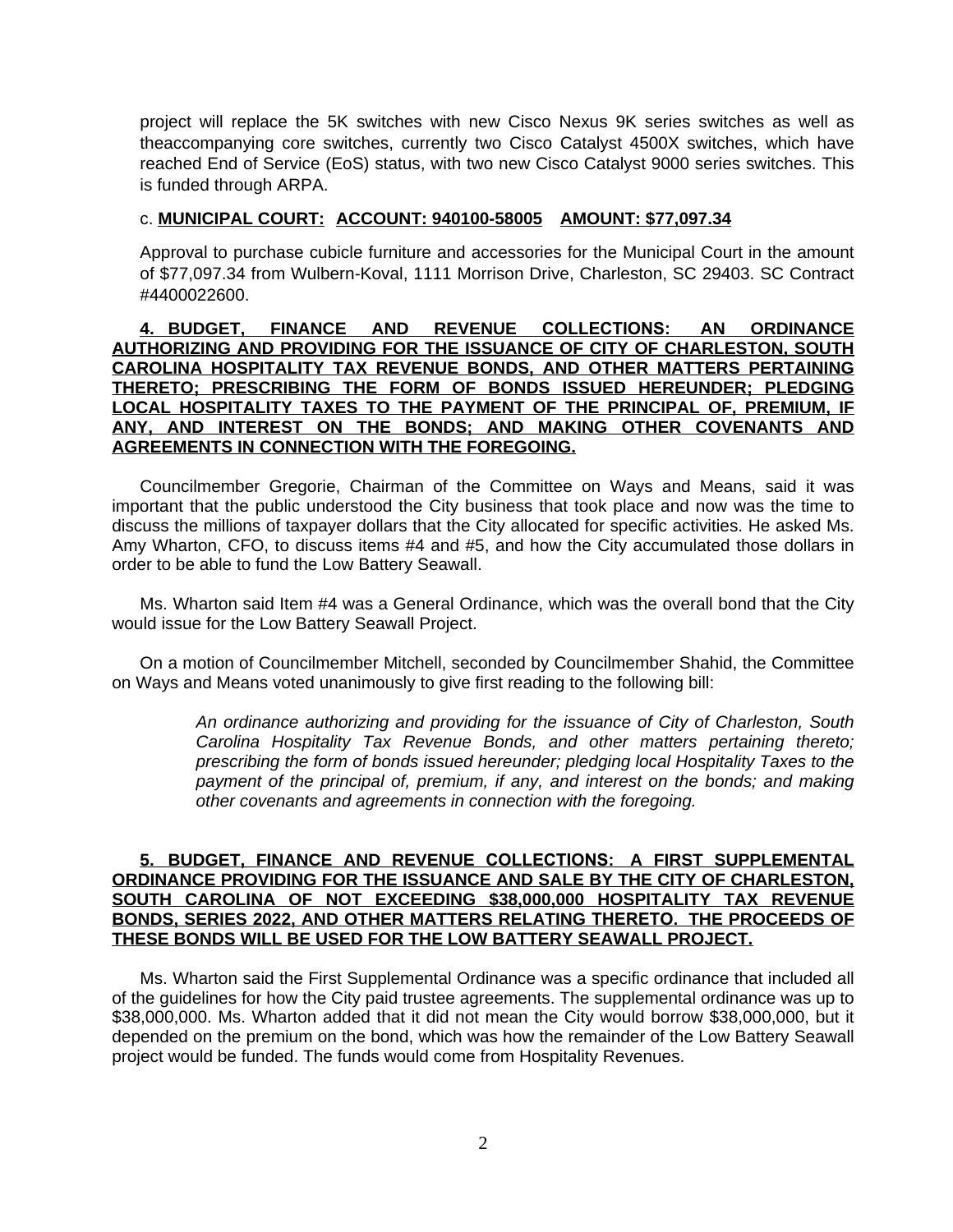Councilmember Gregorie said as a follow-up, the \$21,000,000 used previously, the City accumulated dollars for the Seawall project for many years and asked Ms. Wharton to explain that process to the new Councilmembers.

Ms. Wharton said the City previously put roughly \$5,000,000 in Hospitality Revenue fees away every year and expected a 10-year project length for it. That would be continued, and there was an accumulation of funds to get through October of this year. The project moved along quicker than expected and that was the reason for the bond using the Hospitality funds that would have been put away to pay any debt.

On a motion of Councilmember Mitchell, seconded by Councilmember Shahid, the Committee on Ways and Means voted unanimously to give first reading to the following bill:

> *A first supplemental ordinance providing for the issuance and sale by the City of Charleston, South Carolina of not exceeding \$38,000,000 Hospitality Tax Revenue Bonds, Series 2022, and other matters relating thereto. The proceeds of these bonds will be used for the Low Battery Seawall project.*

## **6. PARKS DEPARTMENT: APPROVAL OF THE DEPOSIT OF PALMETTO PRIDE'S 2022 KEEP SOUTH CAROLINA BEAUTIFUL GRANT AWARD IN THE AMOUNT OF \$9,350, FOR KEEP CHARLESTON BEAUTIFUL TO UTILIZE FOR LITTER REDUCTION EVENTS, LITTER EDUCATION AND AWARENESS PROGRAMMING, AND BEAUTIFICATION EFFORTS WITHIN THE CITY OF CHARLESTON. THIS IS AN AFTER-THE-FACT REQUEST. DUE TO TIME CONSTRAINTS, THIS GRANT WAS ACCEPTED ON FEBRUARY 15, 2022. THERE IS NO CITY MATCH REQUIRED.**

On a motion of Councilmember Shahid, seconded by Councilmember Mitchell, the Committee on Ways and Means voted unanimously to approve the deposit of Palmetto Pride's 2022 Keep South Carolina Beautiful grant award in the amount of \$9,350, for Keep Charleston Beautiful.

**7. PARKS – CAPITAL PROJECTS: APPROVAL OF A MUNICIPAL OPERATIONS COMPLEX PROFESSIONAL SERVICES CONTRACT WITH STUBBS, MULDROW, HERRIN ARCHITECTS IN THE AMOUNT OF \$255,178 FOR SERVICES INCLUDING A COMPLETE INVENTORY OF EXISTING FACILITIES, EQUIPMENT AND VEHICLES, A NEEDS ASSESSMENT SURVEY AND INTERVIEW WITH STAFF, A SITE ANALYSIS OF 1820 HARMON ST. (W.R. GRACE SITE) AND ADJOINING PROPERTIES AND A CONCEPTUAL MASTER PLAN INCLUDING THE PROGRAMMING OF SPACE AND BUILDING INTERIORS FOR THE REPLACEMENT OF THE CURRENT CITY OPERATIONAL FACILITIES LOCATED AT MILFORD ST. APPROVAL OF THE PROFESSIONAL SERVICES CONTRACT WILL OBLIGATE \$255,178.00 OF THE \$600,000.00 PROJECT BUDGET. FUNDING SOURCES FOR THIS PROJECT ARE 2019 GENERAL FUND RESERVES (\$600,000.00).**

Councilmember Seekings asked the exact services to be received on the front end to set the City up for success with buying property and then putting the City's services departments out there.

Mr. Edmund Most, Deputy Director of the Parks Department, said a selection committee, Councilmember Shahid served on it for professional services to complete a current inventory of all departments and divisions. Then, a needs assessment of what should be done moving forward in the future would be done, followed by a conceptual design. The program study would allow a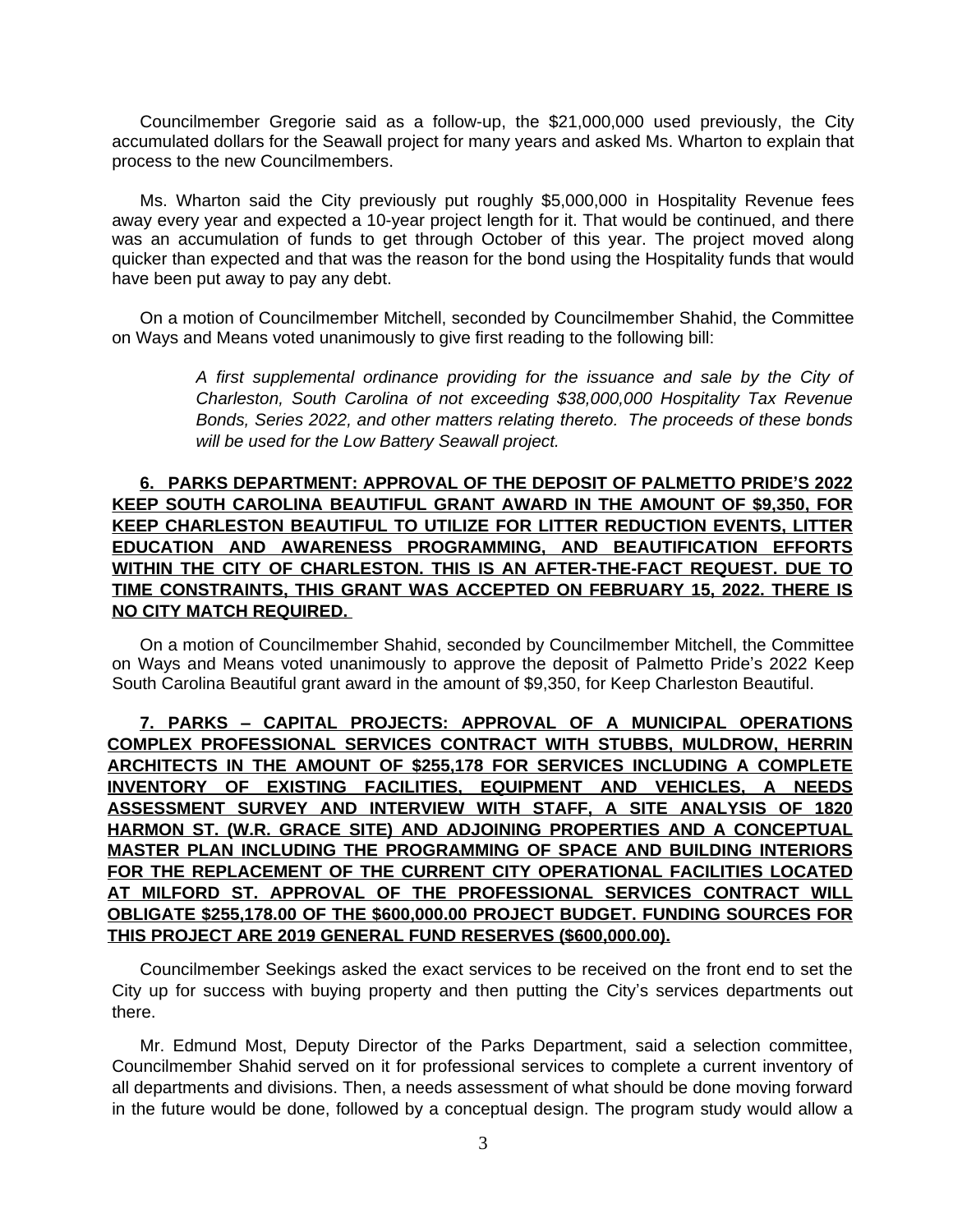contractor to come in and give a square footage cost so the department could proceed with funding requests for the project. Mr. Most said there was no indication of what costs would be in the future, but what was current was not well organized. The needs assessment survey would be the first step in the process. Once approved by City Council, a contract manager and a risk contractor would be brought forth.

Councilmember Seekings asked if there were specific needs known and where would they go. Mr. Most said the needs would not go back to the same location.

Mayor Tecklenburg said the current Public Works facility at Milford Street was a leased facility, a real estate transaction that occurred 15 years ago. The City sold the Milford Street property to the Magnolia Development, leased it back, and acquired a property on Harmon and Herbert Street, part of which the City sold to the State Ports Authorities. He said there were 12 acres there, and the agreement with Magnolia would allow them at any time to give a three-year notice to leave the property. Mayor Tecklenburg said it was not anticipated that any day eviction would happen, but in the next year or so, the needs assessment was the first step for the City to analyze not just the current, but what the future needs were in terms of current transactions at Milford Street and plan for its relocation. He said there would not be enough real estate to do everything currently done at the Milford Street location, but it would be figured out as part of the needs assessment process. The contractors would come out with a list of needs and future allowance, with suggestions on what was needed to make things happen.

Councilmember Gregorie asked if the City would be able to use the land for anything since it was being rented. Mr. Most said the land was leased by the City. Councilmember Gregorie asked if the land could be bought for specific use other than public service. The location was good in terms of development and asked if that was something, the City would think about and use the land for affordable housing.

Mayor Tecklenburg said from his understanding of the previous deal was that the Milford Street property would be a part of the development, and he didn't image they would want to sell it. They sold it as part of the agreement to give the City 2 acres for affordable housing. He said it was still anticipated to retrieve the property, so there was a provision for the City to get some land in the development. It would not be at Milford Street, but nearby.

Councilmember Gregg asked how many acres existed at the Milford Street property. Mr. Most answered, 16.35 acres and the Herbert Street property, which was 16.46 acres. He said there was railroad land to take in the process of 2.5 acres that would be lost. The overall property would end up being 14 acres total.

Councilmember Waring asked Mr. Most to name the departments that would be located in the area. He asked if the Police Department would have a place to park their cars and was that a part of the calculation. Mr. Most said the study was to replace what was current at the location; Environmental Services, Streets and Sidewalks, Stormwater, Fleet Operations, Police/Radio, fire training, fire shop, and the sign shop. Mr. Most said there was a lot packed into the area. The police department also used the area to blow up explosives.

Councilmember Shahid asked what date was the lease set to expire. Mr. Most said to his understanding there was no expiration date. The current Memorandum of Understanding mentioned that a three-year notice would be given. A notice was not given yet, but there was a lengthy process with procurement and design, so it was in the City's best interest to get started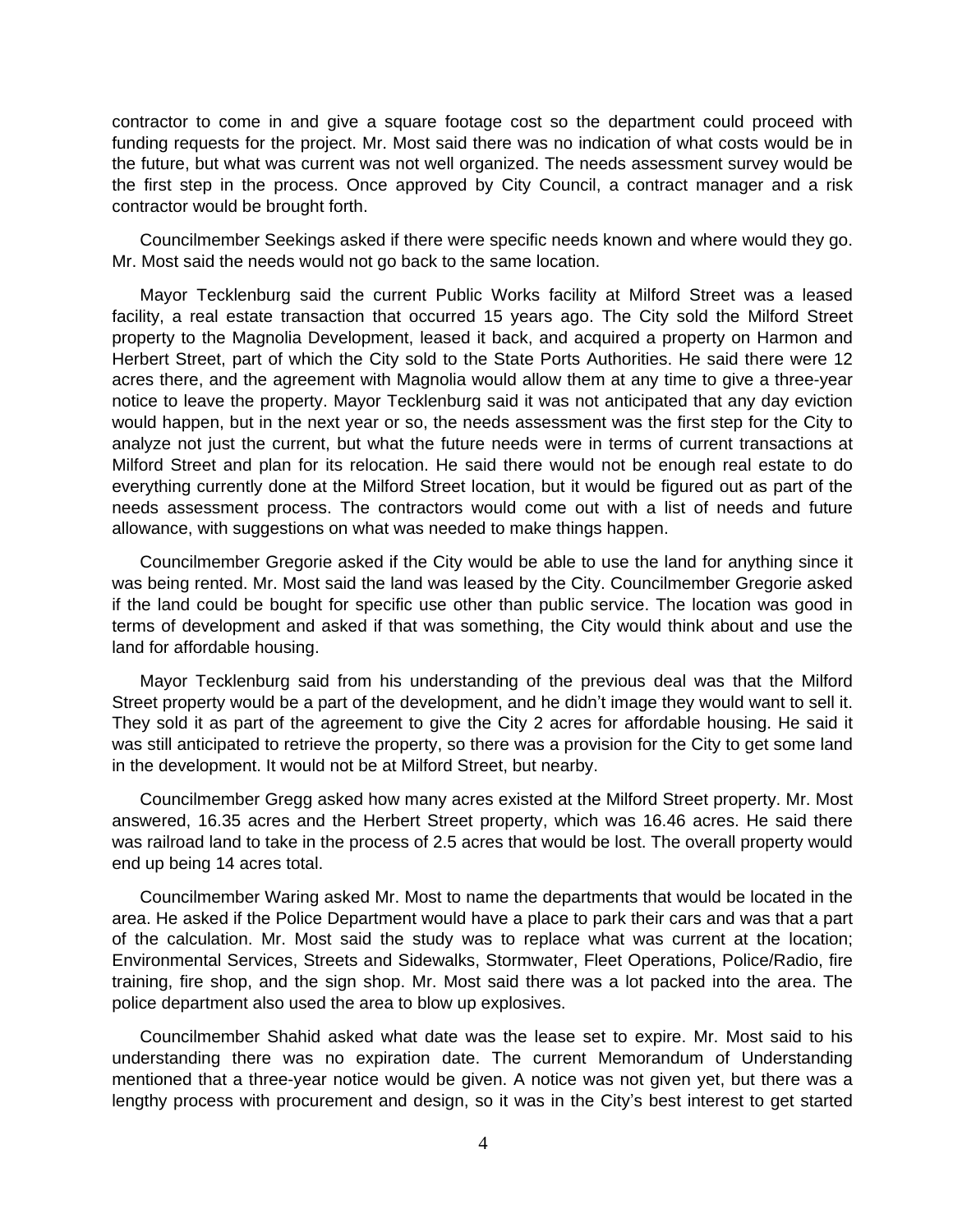with the study as soon as possible. Councilmember Shahid urged other Councilmembers to visit the property because everything outlined by Mr. Most did not do justice explaining how complicated the process was going to be to relocate to another facility or how it would be broken up into different properties for the services to be included at different locations. Councilmember Shahid agreed that it was an important step in addressing the needs of the City.

Councilmember Waring said that although he had not seen it in person, he heard North Charleston built a good Public Service building and asked Mr. Most if he had a chance to visit. Mr. Most said he had not had a chance to visit the site, but as part of the design contract, the team would visit multiple facilities like North Charleston once the County finished their design. The City of Savannah also recently completed a \$43,000,000 project and the City planned to visit with staff to understand how they moved about their process. Mayor Tecklenburg added that when he visited Greenville, SC, Mayor White gave him a tour of their new facility and offered to share their design plan.

On a motion of Councilmember Mitchell, seconded by Councilmember Shahid, the Committee on Ways and Means voted unanimously to approve of a Municipal Operations Complex Professional Services contract with Stubbs, Muldrow, Herrin architects in the amount of \$255,178 for services including a complete inventory of existing facilities, equipment and vehicles, a needs assessment survey and interview with staff, a site analysis of 1820 Harmon St (W.R. Grace site) and adjoining properties and a conceptual master plan including the programming of space and building interiors for the replacement of the current City operational facilities located at Milford St.

# **8. RESILIENCY & SUSTAINABILITY: APPROVAL TO SUBMIT THE 2023 SC DHEC SOLID WASTE REDUCTION & RECYCLING GRANT APPLICATION IN THE AMOUNT OF (\$15,000) TO SUPPORT A PILOT FOOD SCRAP COMPOSTING PROGRAM AT FARMERS MARKETS. THE GRANT APPLICATION IS DUE ON APRIL 1, 2022. THERE IS NO CITY MATCH REQUIRED.**

On a motion of Councilmember Shahid, seconded by Councilmember Mitchell, the Committee on Ways and Means voted unanimously to approve submittal of the 2023 SC DHEC Solid Waste Reduction & Recycling grant application in the amount of (\$15,000) to support a pilot food scrap composting program at farmers markets.

## **9. RESILIENCY & SUSTAINABILITY: APPROVAL TO SUBMIT THE 2023 SC DHEC SOLID WASTE REDUCTION & RECYCLING GRANT APPLICATION IN THE AMOUNT OF (\$110,000) TO SUPPORT FOOD SCRAP COMPOSTING AND ASSOCIATED INFRASTRUCTURE. THE GRANT APPLICATION IS DUE ON APRIL 1, 2022. THERE IS NO CITY MATCH REQUIRED.**

On a motion of Councilmember Shahid, seconded by Councilmember Mitchell, the Committee on Ways and Means voted unanimously to approve submittal of the 2023 SC DHEC Solid Waste Reduction & Recycling grant application in the amount of (\$110,000) to support food scrap composting and associated infrastructure.

**10. PLANNING, PRESERVATION AND SUSTAINABILITY/ BUSINESS AND NEIGHBORHOOD SERVICES: APPROVAL TO APPLY TO THE NATIONAL LEAGUE OF CITIES FOR THE CITY INCLUSIVE ENTREPRENEURSHIP (CIE) RESOURCE MAPPING GRANT OPPORTUNITY IN THE AMOUNT OF \$15,000. FUNDING WOULD GO TOWARDS AN ASSET MAPPING OF ENTREPRENEURIAL RESOURCES AND A REPORT OF**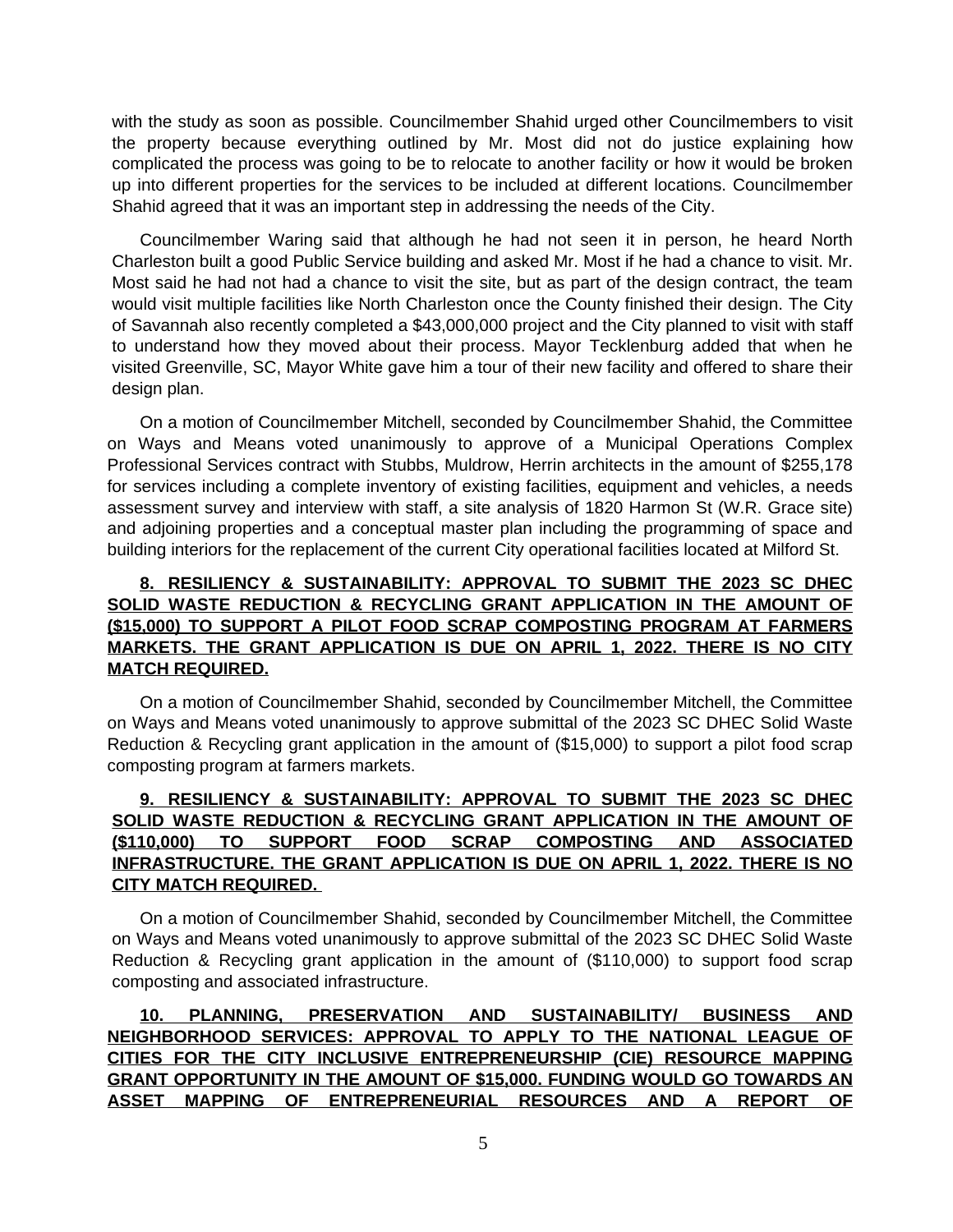### **RECOMMENDATIONS FOR IMPROVING THE ECOSYSTEM OF ENTREPRENEURIAL SUPPORT. THERE IS NO CITY MATCH REQUIRED.**

On a motion of Councilmember Shahid, seconded by Councilmember Mitchell, the Committee on Ways and Means voted unanimously to approve submittal of the National League of Cities for the City Inclusive Entrepreneurship (CIE) Resource Mapping Grant opportunity in the amount of \$15,000.

**11. HOUSING AND COMMUNITY DEVELOPMENT: REQUEST THE MAYOR AND CITY COUNCIL APPROVE A CONTRACT AMENDMENT IN THE AMOUNT OF \$50,000. THE AMENDMENT INCREASES THE AMOUNT OF THE AWARD TO \$53,825.75. PREVIOUSLY, THE CITY OF CHARLESTON AWARDED \$50K AND \$10K RESPECTIVELY TO ADDRESS THE NEEDS OF LOW AND MODERATE INCOME RESIDENTS IN THE CITY OF CHARLESTON. FROM THE PREVIOUS AWARD ALLOCATION \$3,825.75 REMAINS. THE AMENDMENT WOULD ALLOW CHARLESTON HABITAT FOR HUMANITY (CHFH) TO CONTINUE PROVIDING ASSISTANCE TO RESIDENTS WHO OWN THEIR HOMES AND HAVE BEEN IDENTIFIED IN PARTNERSHIP WITH THE DEPARTMENT OF HOUSING AND COMMUNITY DEVELOPMENT (HCD). THE FUNDING FOR THIS CONTRACT IS DERIVED FROM PRIOR-YEAR COMMUNITY DEVELOPMENT BLOCK GRANT FUNDS.** 

On a motion of Councilmember Mitchell, seconded by Councilmember Shahid, the Committee on Ways and Means voted unanimously to approve a contract amendment in the amount of \$50,000. The amendment increased the amount of the award to \$53,825.75 to address the needs of low and moderate income residents in the City of Charleston.

## **12. POLICE DEPARTMENT: APPROVAL OF A CONTRACT BETWEEN THE CITY AND TURN90 (FORMERLY TURNING LEAF) IN THE AMOUNT OF \$85,000. TURN90 PROVIDES A POST RELEASE REENTRY PROGRAM FOR RECENTLY RELEASED INMATES.**

On a motion of Councilmember Shealy, seconded by Councilmember Shahid, the Committee on Ways and Means voted unanimously to approve a contract between the City and Turn90 (Formerly Turning Leaf) in the amount of \$85,000.

Councilmember Gregorie said it would be great to receive a report on the program's success of regarding the investments made and returns. Councilmember Bowden gave an update based on his position as a representing attorney for the clients who have participated in the Turning Leaf Program. He said the program made a tremendous difference in each investment, whether it was money from grants, or allocated funds that went to Turn90 (formerly Turning Leaf). He said programs like Turn90 served as an example of a resource that prevented crime. Turn90 was a viable re-entry program that did more than turn people back to the street. It provided participants with therapy, job training, and resume building tips so business owners did not feel they were taking a chance on the right person.

Councilmember Bowden said the other Police Department items on the agenda provided cutting edge technology and policing in forensics would lead to convictions at trials and solving crimes. The new initiatives were intended to take dangerous people off the streets. He was happy to see the items on the agenda as they displayed the direction the police department were headed.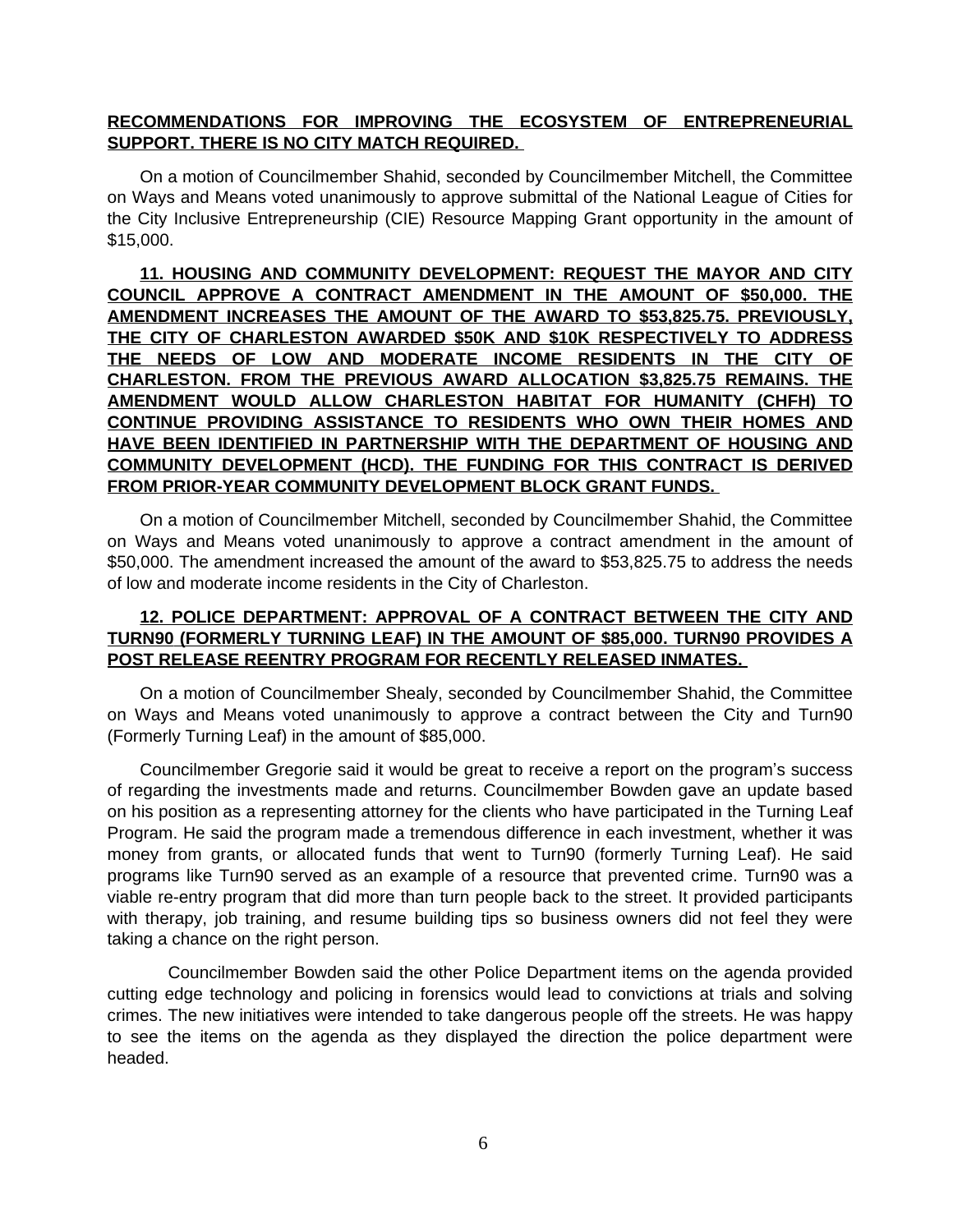Councilmember Shahid said Amy Barch, Director of Turn90, usually attended the Committee on Public Safety meetings, but the Committee had not met in a while. He said he would ask her to attend to receive a report because it was important to let the public know about the successes in fighting crime.

## **13. POLICE DEPARTMENT: APPROVAL TO SUBMIT AN APPLICATION FOR THE 2023 JAG OHSJP GRANT FOR \$24,454 FOR ROW MULTISPECTRAL CAMERAS, A 360° CAMERA, SOFTWARE, A TRIPOD, AND RAIN KIT. THE APPLICATION IS DUE ON MARCH 25, 2022. THERE IS A 10% CITY MATCH REQUIRED FOR THIS GRANT (\$2,446).**

The Clerk reminded Mr. Chairman of the amendment offered from the Police Department.

Councilmember Gregorie said the Police Department submitted a request for City Council to consider amending Item #13 to reflect an updated budget request from the Justice Assistant Grant program. The grant application and the City match needed to be increased from \$24,454 with a City match of \$2,446 to \$30,508 with a City match of \$3,058. There was a difference of \$612. He said the exigent circumstance behind the amendment was at the deadline for the grant, which would provide the Police Department row Multispectral Cameras and related equipment, was due on March 25, 2022.

On a motion of Councilmember Shahid, seconded by Councilmember Shealy, the Committee on Ways and Means voted unanimously to approve submittal of an application for the 2023 JAG OHSJP Grant for \$30,058 for row Multispectral Cameras, a 360° Camera, software, a tripod, and rain kit as amended.

### **14. POLICE DEPARTMENT: APPROVAL TO SUBMIT AN APPLICATION FOR THE 2023 SCDPS SAFE NEIGHBORHOODS GRANT FOR \$163,240 FOR TWO PORTABLE MASS SPECTROMETERS AND SUPPLIES (SAMPLING DEVICES). THE APPLICATION IS DUE APRIL 15, 2022. THERE IS NO CITY MATCH REQUIRED.**

On a motion of Councilmember Shahid, seconded by Councilmember Shealy, the Committee on Ways and Means voted unanimously to approve submittal of an application for the 2023 SCDPS Safe Neighborhoods Grant for \$163,240 for two portable mass spectrometers and supplies (sampling devices).

## **15. REQUEST TO ALLOCATE FUNDING FOR THE LAKE DOTTERER OUTFALL PROJECT FROM THE CITY DRAINAGE FUND.** *(REQUESTED BY COUNCILMEMBER SHEALY)*

Councilmember Shealy said he wanted to take the recommendation made by the Committee on Public Works and Utilities, which was to allocate \$1.3 million, plus a 15 percent contingency from the Drainage Fund for Lake Dotterer Alternative Outfall Project. That amount was to match the request made to Charleston County, who would discuss the other \$1.3 million.

Councilmember Gregorie asked if the City was still responsible for allocating the \$2 million amount, originally close to \$2.6 million. Councilmember Shealy said some of the City Councilmembers spoke with County Councilmembers and County staff and agreed there was a possibility that the County would be voting on the match amount.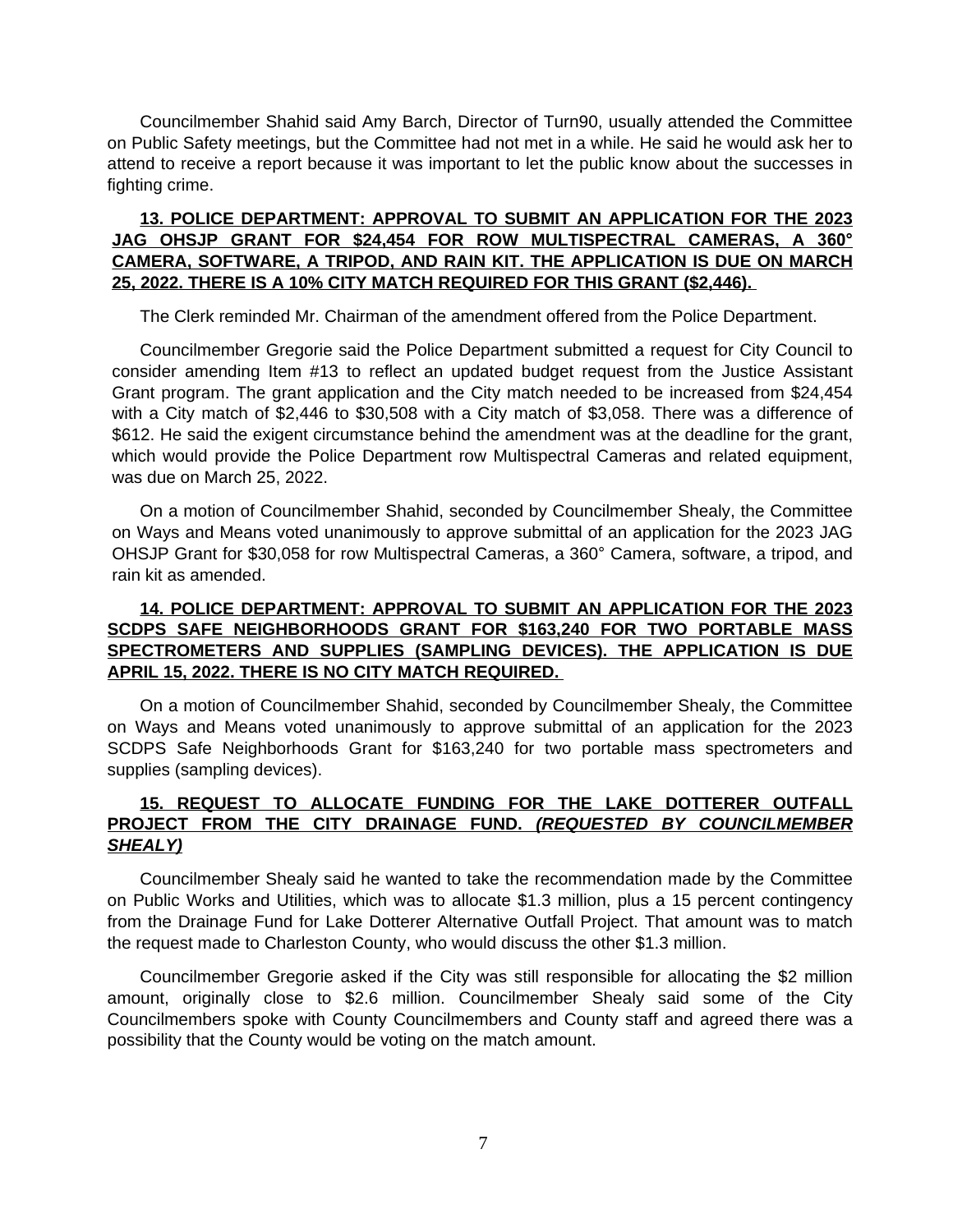On a motion of Councilmember Shealy, seconded by Councilmember Brady, the Committee on Ways and Means voted unanimously to approve requested allocation of \$1.3 million, plus a 15 percent contingency for the Lake Dotterer Alternative Outfall Project from the City Drainage Fund.

*Councilmember Mitchell motioned to move to the Committee on Real Estate report and come back to Item #16 for discussion. The motion was seconded by Councilmember Brady.* 

### **17. THE COMMITTEE ON REAL ESTATE (MEETING WAS HELD ON MONDAY, MARCH 21, 2022 AT 2:30 P.M., CONFERENCE CALL: 1-929-205-6099; ACCESS CODE: 835 678 884)**

- a. Request to authorize the Mayor to execute on behalf of the City of Charleston a Memorandum of Agreement regarding PEN 3A Water Transmission Main Project between City of Charleston and Charleston Water System.
- b. An ordinance to authorize the Mayor to execute on behalf of the City an Amended and Restated Lease between the City of Charleston and Charleston Water System regarding the use of the recreational Greenway.
- c. An ordinance to authorize the Mayor to execute a deed and any other necessary documents, approved as to form by the Office of Corporation Counsel, Quit-claiming to Children's Museum of Charleston the City of Charleston's right, title, interest, if any, to that certain portion of property bearing Tax Map Number: 460-16-02-010, and subject to certain exceptions and other matters to be approved by the Office of Corporation Counsel.
- d. Approval to authorize the Mayor to execute the necessary documents for the purchase of 11 Cunnington Avenue, a 0.08 acre property, which includes a recently renovated building of 3,316 total square feet, located in the Neck Area of the City, for \$1,300,000 subject to the conditions outlined in the attached Agreement of Purchase & Sale. (TMS No. 464-14-00- 118) (11 Cunnington Avenue, Charleston, SC 29405) *(Deferred to the Committee on Ways and Means)*

Councilmember Appel, Chairman of the Real Estate Committee, said Item 'a' was a Memorandum of Agreement with the Charleston Water Systems (CWS) regarding the Penn 3A Water Transmission Main Project. Essentially, a new water transmission line in the upper Neck portion of the peninsula. The Committee voted unanimously to approve the item after receiving a very informative, technical explanation from legal counsel and CWS staff. Item 'b' was a revised lease agreement with CWS regarding West Ashley Greenway to facilitate future cooperation with CWS as it pertained to things like wayfaring signage and other improvements along the Greenway that had not happened. He said the lease was the first step toward facilitating that arrangement. Councilmember Appel noted to those watching at home that Charleston Water System owned the West Ashley Greenway, and it was a major sewer utility corridor. The City leased it as a passive park but needed to ensure CWS' role was balanced. He assured the community would be engaged in the coming months and years when implementing specific projects. He wanted to make sure everyone was on board, the neighborhoods, stakeholder groups, and CWS.

Councilmember Appel said Item 'c' was an extensive discussion with the Charleston Children's Museum regarding their proposal to quit-claim the property to help them facilitate financing for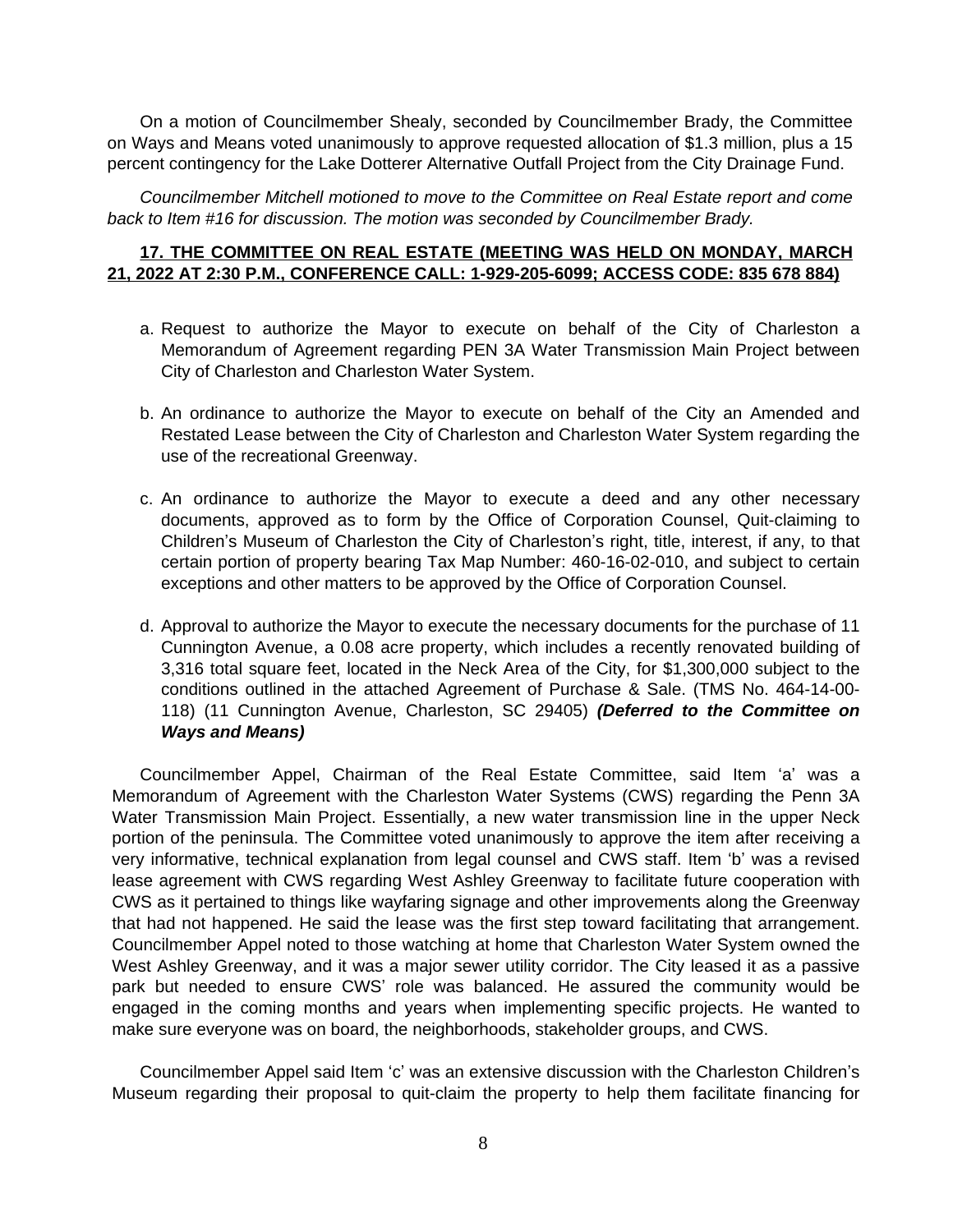substantial up fits at the Museum. The City owned the current location, and there was recognition that there may be other options short of the City just conveying the property over to the group free. There was agreeance to help the Museum do want they wanted, but the City was also cognizant of signing away the asset for no value. Councilmember Appel said he and other members of the Committee on Real Estate would reach out to contacts for alternatives, and until then, the Committee voted to defer the item.

Councilmember Gregorie said he was glad the Committee agreed to defer the item because giving away assets could affect the total worth of the City and the borrowing capacity. Councilmember Appel said other things could happen if the City gave away the property. For example, if the Museum was unable to pay its bills, the bank would foreclose on the property, and the City would surely not let that happen. Councilmember Gregorie said it was a great facility and was necessary for the community.

Councilmember Shahid said if the mortgage defaults with the reverted clause, the property would return to the City with an unpaid mortgage balance. He said it was something that needed to be taken into consideration. The Museum representatives did a wonderful job presenting at the meeting, the City had a 'revert-itis' problem. He said one of the items taken up on the lease or deed was a reverted clause that dealt with property from 1921 when recipients of the property did not use the property as intended. In that case, the property should have reverted to the City. Councilmember Shahid said the City then was put in litigation with the Charleston School of Law. He said some kinks to be worked out, but everyone agreed to offer support for the Museum, as they wanted it to be successful.

Councilmember Sakran asked if the item would be brought at a later meeting. Councilmember Appel said to his understanding that it was more of the latter and was his expectation that once the City had more answers to some of the questions, the Museum was more than welcome to come back before the Real Estate Committee to discuss. Councilmember Sakran said from discussions he had with the Museum, that the term *museum* often confused people because it was not really a museum, but a place for active play. He said visitors often compared Charleston Children's Museum to other Museums, and they were not the same as other minority places in Greenville, Asheville. They supported the Museum because it did not just provide services to kids that play, but they also offered many benefits to Title 1 schools downtown. He said a relocation would be detrimental, but a potential City match and additional funding would go a long way because the Museum brought in revenue.

Councilmember Seekings said the Children's Museum did not want to go anywhere, and the City did not want them to leave either. He said they had utilized that building for a long time and the current lease allowed them to run the business for another 47 years. The presentation from the board members was that the Museum wanted to do about \$4,000,000 worth of up-fits. They had already received preliminary approvals. They did not have the money and did not want to come back to the City. The property needed to be owned, and the Museum needed to get a loan on the building, but the lease did not serve as the proper collateral. Councilmember Seekings said the City needed to figure out the best way to finance the deal. He said the solution might be to sell them the building with a simple reverb. Even with a lease, the mortgage would have as part of its collateral, among other things, not just the value of the lease, which was not really collateralized. It was the building. He said if they defaulted even as a leaseholder, the banks would get the building anyway. There was a divide on whether or not to support the Museum. The board members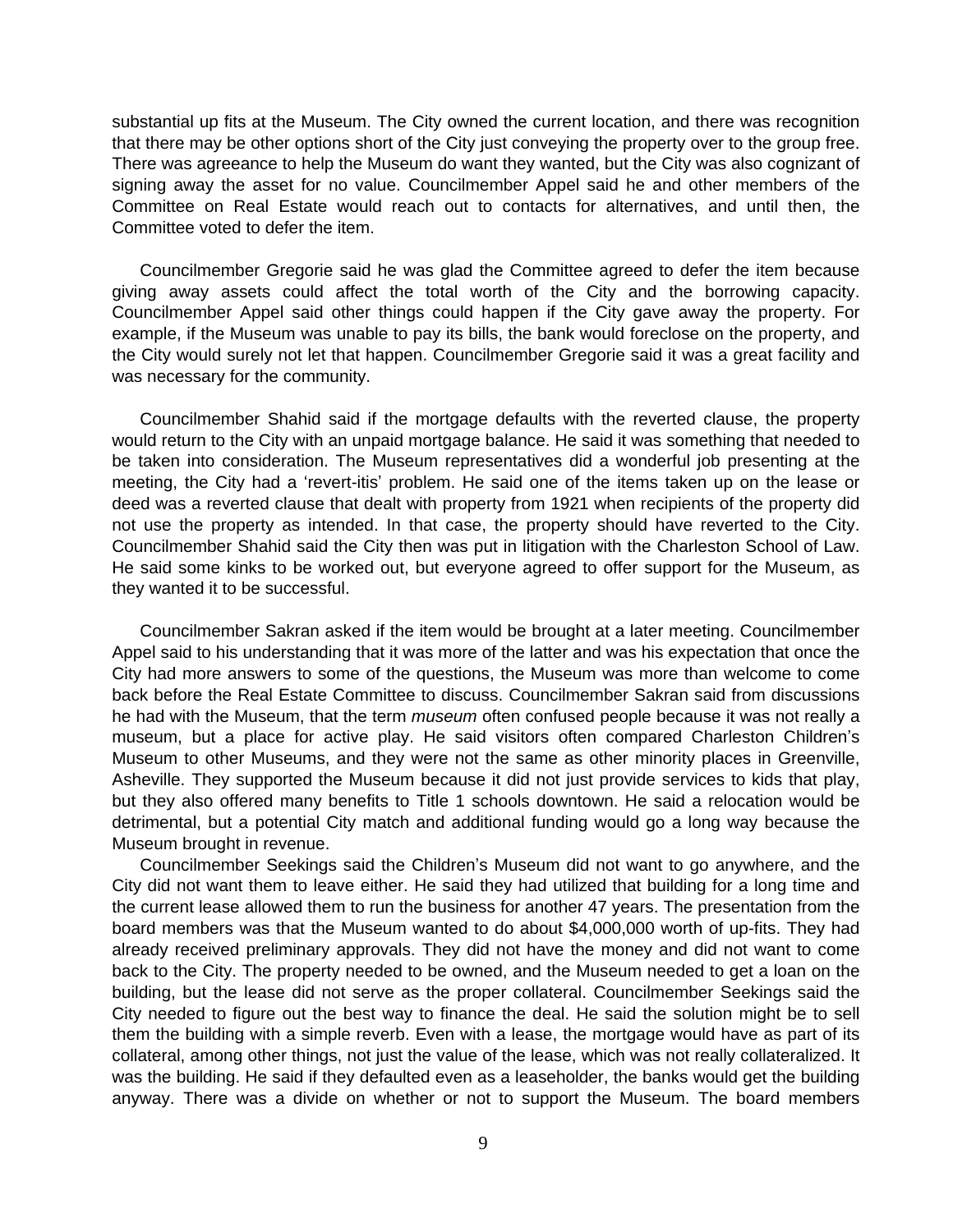presented numbers on how many people visited, where visitors came from and the schools they attended. He said it was more than a Museum, but an educational facility. The building would not be cheaper, but there was a sense of urgency to figure something out.

Councilmember Gregorie reminded the Councilmembers that the Committee on Real Estate voted to defer the following item:

*An ordinance to authorize the Mayor to execute a deed and any other necessary documents, approved as to form by the Office of Corporation Counsel, Quit-claiming to Children's Museum of Charleston the City of Charleston's right, title, interest, if any, to that certain portion of property bearing Tax Map Number: 460-16-02-010, and subject to certain exceptions and other matters to be approved by the Office of Corporation Counsel.* 

Councilmember Waring suggested two City Councilmembers should be appointed to serve as board members for the Charleston Children's Museum*.* If the debt was secured directly or indirectly, the City would be involved, and someone needed to oversee the books to ensure the decisions made would have the City's best interests at heart. The worst example would be getting into foreclosure due to cash flow problems, and eyes and ears around the table would prevent cash flow problems.

On a motion of Councilmember Shahid, seconded by Councilmember Mitchell, the Committee on Ways and Means voted unanimously to approve the Committee on Real Estate report as represented and considered giving first reading to the following bill:

*An ordinance to authorize the Mayor to execute on behalf of the City an Amended and Restated Lease between the City of Charleston and Charleston Water System regarding the use of the recreational Greenway.* 

After voting for the Committee on Real Estate report, the Committee on Ways and Means went back to discuss item #16 on the Ways and Means agenda.

**16. HOUSING AND COMMUNITY DEVELOPMENT: APPROVAL TO AUTHORIZE THE MAYOR TO EXECUTE THE NECESSARY DOCUMENTS FOR THE PURCHASE OF 11 CUNNINGTON AVENUE, A 0.08 ACRE PROPERTY, WHICH INCLUDES A RECENTLY RENOVATED BUILDING OF 3,316 TOTAL SQUARE FEET, LOCATED IN THE NECK AREA OF THE CITY, FOR \$1,300,000 SUBJECT TO THE CONDITIONS OUTLINED IN THE ATTACHED AGREEMENT OF PURCHASE AND SALE. (TMS NO. 464-14-00-118) (11 CUNNINGTON AVENUE, CHARLESTON, SC 29405)**

Councilmember Gregorie opened the floor for discussion.

Mayor Tecklenburg thanked everyone for their attention to the matter. He said what was important to him was the City's efforts to assist those who experienced homelessness or were at risk of falling into homelessness. He said he believed when it was his time to be judged, it would be based on how he treated the least of brothers and sisters. The same could be extended to the City and be judged by how the City cared for those in need. He asked his colleagues not to let personal issues get in the way of the focus, which was helping the homeless. In that matter,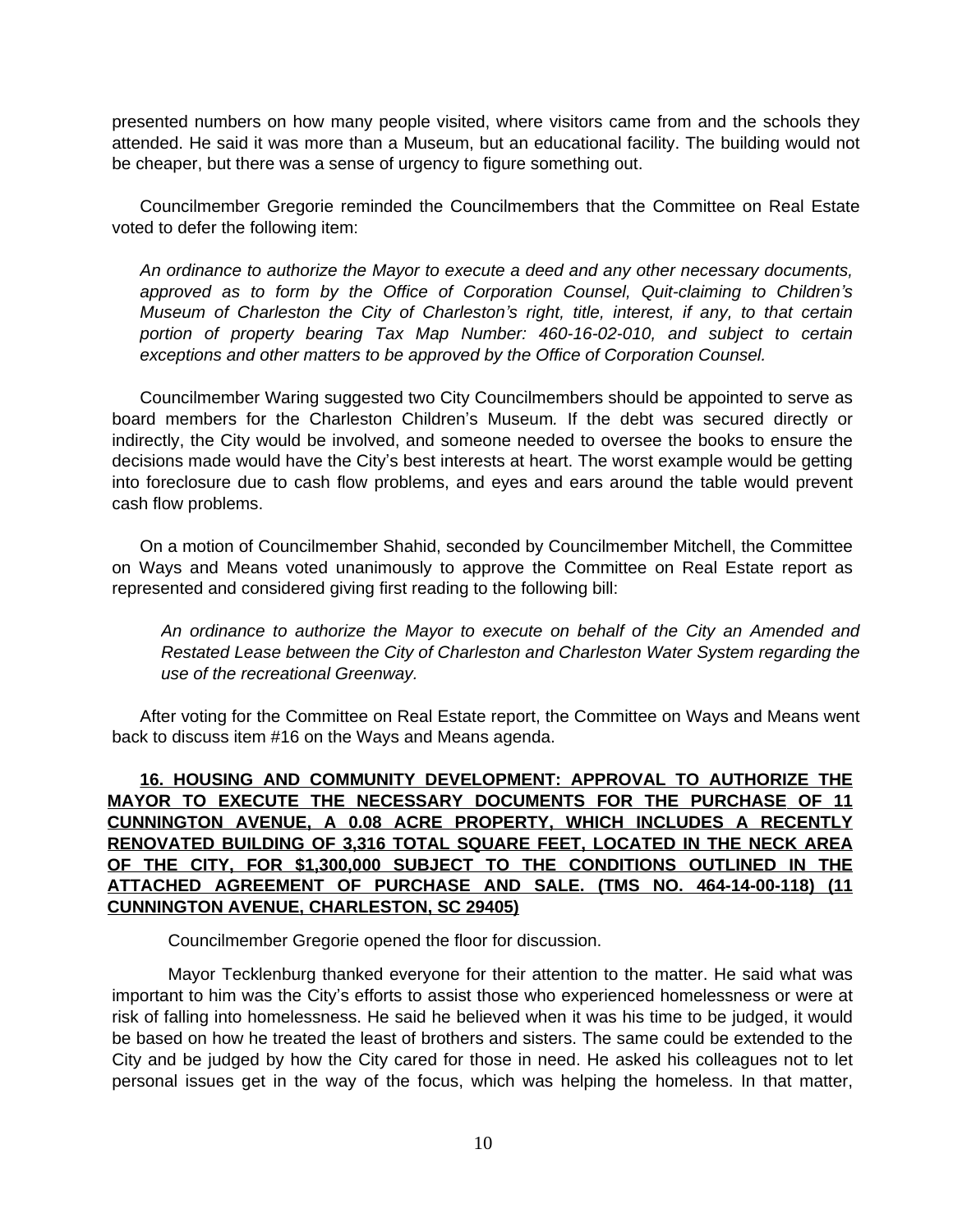Mayor Tecklenburg abstained from voting on the item to disallow any confusion by his son's real estate company, who were tenants in the property.

Mayor Tecklenburg spoke on the City's efforts concerning homelessness over the past few years. He said from a public safety standpoint, then, from a Housing and Community Development view, both Chief Reynold and Ms. Geona Shaw Johnson would be asked to weigh in. Mayor Tecklenburg said his mother recruited him when she was a City Councilmember to volunteer at the YMCA on Cannon Street. There was a homeless shelter during cold weather. He and his mom, former Mayor Joe Riley, and other Councilmembers would staff the YMCA. In the 80s, he became the President of Crisis Ministries, which the City helped form, which was now 180 Place. Mayor Tecklenburg said the City would partner with 180 Place soon to build transitional housing for the clients of 180 Place. The only difference was the organization did not serve everyone who experienced homelessness in the community. There was no greater evidence than when he was sworn in to office as Mayor in January 2016. There were hundreds of tents underneath I-26. It was called Tent City. For whatever reason, those homeless individuals were not getting services from 180 Place, which impacted public safety. He said not everyone was cut out to be a client of 180 Place. After 6 months of trying to find housing for those who were homeless and living in Tent City, the City created what was now called the Navigation Center, located at 529 Meeting Street. The City did not own the property, but Mayor Tecklenburg highly encouraged his colleagues to stop by and visit the facility and observe the current operations to understand the plan to improve those wraparound services led by non-profits to minister to the homeless individuals. To focus more on those who were at risk of becoming homeless, City Council approved 2022's budget addition to staffing to take a more direct oversight role in the operation of the Navigation Center. Some of the nonprofit organizations came and went, and a steady presence was needed. He said the proposal was to call the Navigation Center the HOPE Center in the future.

Next, Mayor Tecklenburg mentioned the ties to public safety. He said he still received calls and photos from citizens who wanted to help the homeless but were also afraid, fearful and complained about those who experienced homelessness. He said it was not a crime to be homeless. Proactively, public safety was directed to issue tickets and arrest individuals, whether they were homeless or not, for breaking the law, but it was not a crime to be homeless.

Chief Reynolds said Amy Barch, Director of Turn90, did an amazing job. The organizations helped disrupt the pipeline to prison by conducting job training, resume writing, and employment tips to reduce recidivism. He said Ms. Bart cracked the code to reduce recidivism. There were others in Columbia; the Governor, Richland Police Department, and County Sheriffs had also embraced the program, which started in Charleston and had expanded to Columbia. The University of Chicago also shared an interest, which showed program's success. Chief Reynolds said he'd personally sat in on trainings and witnessed the program's accomplishments. He supported of making permanent the HOPE Center to continue supporting the homeless community. There was a need for capacity, and there was a need for alternative resources rather than making arrests. Acquisition of 11 Cunnington Avenue would be the more permanent solution that the City needed, which address the quality of life. The Chief said police nationally looked for alternative resources to help the community. Police presence was not the answer to everything. Instead, community partners should be involved to help aid intervention, provide counseling, support schools and hospitals with mental health issues, and more. Full community efforts helped make the City safer for all citizens.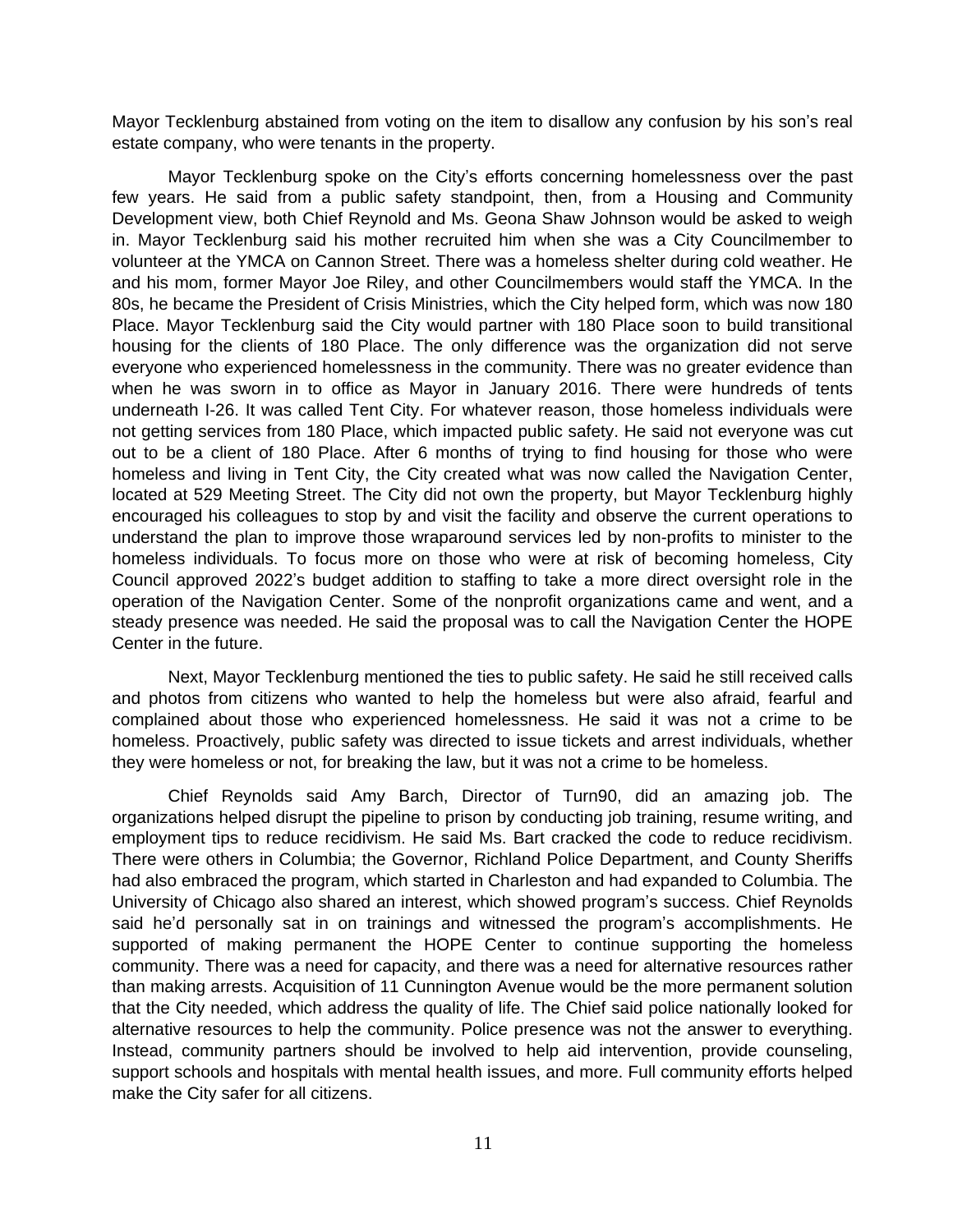Mrs. Geona Shaw Johnson said often times people thought of homeless persons as those that lived on the street, under bridges, out of garages, and those that were literally seen on the street. She said homelessness did not always look like that. The Department of Housing and Urban Development defined homelessness in a different context than commonly known. For example, a mom with children who slept on couches at grandma's house, or lived with an aunt, was considered homeless by HUD's definition. Mrs. Shaw-Johnson said homelessness was also among City employees and other working people who had no place to live. Mrs. Shaw-Johnson received a call from a woman needing assistance as she slept in her car with her two children and dog. The woman shared that the temperature that night would be too cold for her family to sleep in their car, and she did not want to go to any shelters. Mrs. Shaw Johnson reached out to a nonprofit organization that was able to pay for a hotel for the family for a weekend. The following Monday, the family was instructed to go to the Navigation Center to ensure they would not live in their car for another night. The Navigation Center was successful in finding safe and affordable housing for the family. Mrs. Shaw-Johnson said as City Council thought about the acquisition of 11 Cunnington, she wanted them to consider those dynamics. The Navigation Center needed a location where staff could be relocated to enhance engaged services to ensure the City of Charleston met functional zero, which meant that anyone who became homeless would be quickly rehoused. It was the goal of the department and COVID-19 had exacerbated the issue. Requests for rental assistance increased and were through the roof. Through CARES Funding Act, funding went to seven different organizations. Of those seven, half turned around and asked for more funding soon after the City gave them the allocation of approximately \$50,000. The latest episode of 60 Minutes, Lesley Rene Stahl, host, talked about the millions of housing needs in the United States. Mrs. Shaw-Johnson said homelessness was directly correlated to the lack of housing, but housing alone did not solve the homeless crisis if the appropriate wraparound services to ensure the long-term success for those individuals were not available. The community would continue to see homeless individuals living under bridges and on the streets.

Mrs. Shaw Johnson said as it related to 11 Cunnington, the property acquisition was a methodology that would address homelessness concerns for the long term. When she visited the property, she envisioned the space for the Navigation Center to be able to expand on services to offer the community. She asked that City Council give thought on their decision to consider the second appraisal packet that was requested. \$1,650,000 was the new value that came in under a different appraisal organization, which was higher than the previous appraisal. Beyond the price, the location met the needs without a delay in services to the population. In addition, almost 80 percent of funding that went towards the acquisition was non-City funding. The Mayor's Commission on Homelessness and Affordable Housing, which was compromised of City of Charleston, City of North Charleston, the Town of Mount Pleasant, and the Town of Summerville, had actively been engaged in a donating campaign toward getting the HOPE Center up and running because they recognized the need and supported the Center's goals.

Councilmember Gregorie asked if the City was the only party who provided wraparound services since 180 Place did not provide them. Mrs. Shaw Johnson said yes. 180 Place provided wraparound services, but did not meet the needs of all of the homeless persons that were seen on the streets and under bridges. The City worked in concert with 180 Place's outreach team to go out on the street and build rapport with those individuals in the likelihood the chance they would receive services was higher. Councilmember Gregorie said in due diligence how many more properties were considered, the prices, and the benefits that might be available for City Council to determine that 11 Cunnington was the best property. Mrs. Shaw Johnson said the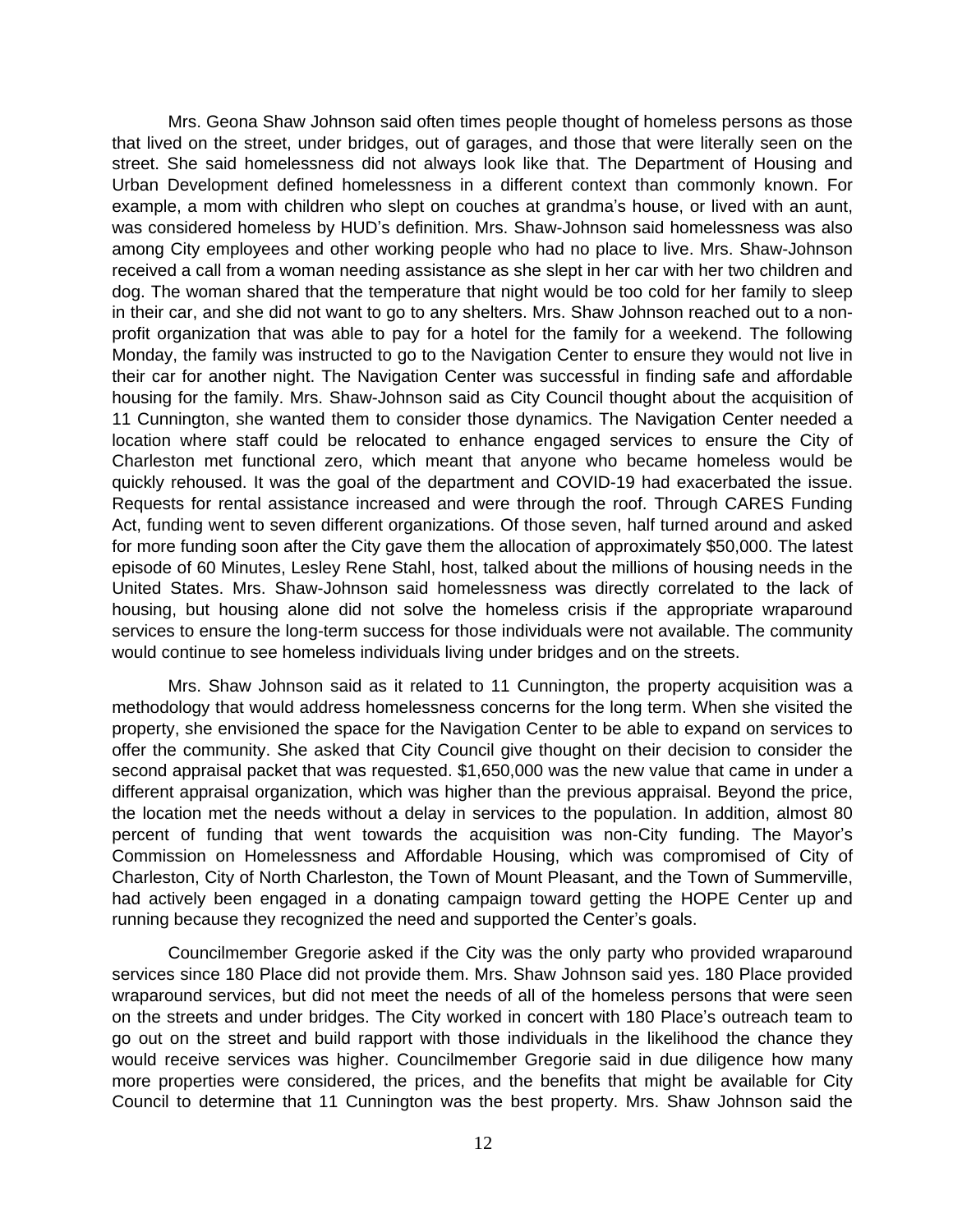Navigation Center was at 259 Meeting Street since 2017. After speaking with multiple realtors and have looked at two other sites in the Neck area. She looked for buildings that owners would be able to give to the City, rather than paying for them because there was no capital or funding to facilitate the acquisition. A member of the Mayor's Commission said their church had available property at 591 Rutledge Avenue, but it could not be pursued for a number of reasons. One being the church had other matters that needed to be cleared first. Even though the land was vacant at the time, it was not appropriate to pursue. There were two parcels in the Neck area referred by a non-profit partner. The location seemed too far up, and those who needed services the most would not be able to access them. Those properties were in the \$700,000 - \$800,000 price range. Most recently, the department had been in conversations with the Executive Director on Margaret Street at Florence Crittenton, who was looking to do something different with their property and anticipated it would be an excess of \$1,000,000 for acquisition. They advised that it required \$2,000,000 for building repairs to facilitate and accommodate what they City thought would be necessary. Other factors related primarily to money did not allow the City to go after other properties and, more importantly, make sure that the properties would meet the needs of the City's clientele and blend well into the community because not everyone embraced homelessness. Mrs. Shaw Johnson said most citizens did not want to be bothered with homeless people. It was important to be cognizant of location so those persons could feel comfortable. Councilmember Gregorie asked Mrs. Shaw Johnson if she had thought of any alternative locations or ideas in case the item was not approved.

Mrs. Shaw Johnson said if City Council voted to disapprove the acquisition of 11 Cunnington Avenue, the Navigation Center would remain at 529 Meeting Street. Currently, the HVAC system upstairs did not work and had two larger systems, both inoperable. The City made small repairs over the years to help maintain the building. She said they would continue to make repairs, stay in the same location, but still look for alternative locations. She reminded the Councilmembers that nothing in the City of Charleston was inexpensive. The City had purchased 3, 5, 7, and 9 Cunnington valued at \$1,625,000. They looked at the property over seven years ago before it was purchased. Part of what the department did in seeking to enhance affordable housing was to make an attempt to find land. She said land was extremely expensive in the City of Charleston. Even building on the land was at very high costs, especially to renovate and bring a building to standard.

Councilmember Gregorie asked if Mrs. Shaw Johnson and her staff thought about including the HOPE Center with the new construction already being considered instead of having a separate Center. Mrs. Shaw Johnson said they thought of the idea initially when they looked at a number of units that could be built at 3, 5, 7, 9 Cunnington. It was thought that the property could be maximized for the number of affordable units on that site. The ground floor could be used as office space that would be rented out because the HOPE Center was not be a profit producing Center. In order to ensure the organization would be sustained for long term, units would be rented out. To all of the reasons mentioned, it was important because of the efforts of the Mayor's Commission that the HOPE Center had its own identity. Councilmember Gregorie said if City Council voted to not purchase the property and construction began on housing for people 80 percent and below the area median income, if the building stood out because of the nature of what was going down in value considerably. She said she was not an appraiser, but 180 Place was about to build 70 new units of affordable housing around the same market rate housing. The multiple rental apartments on Meeting Street that the City owned, at market rate value, were doing really well without the devalue of the properties.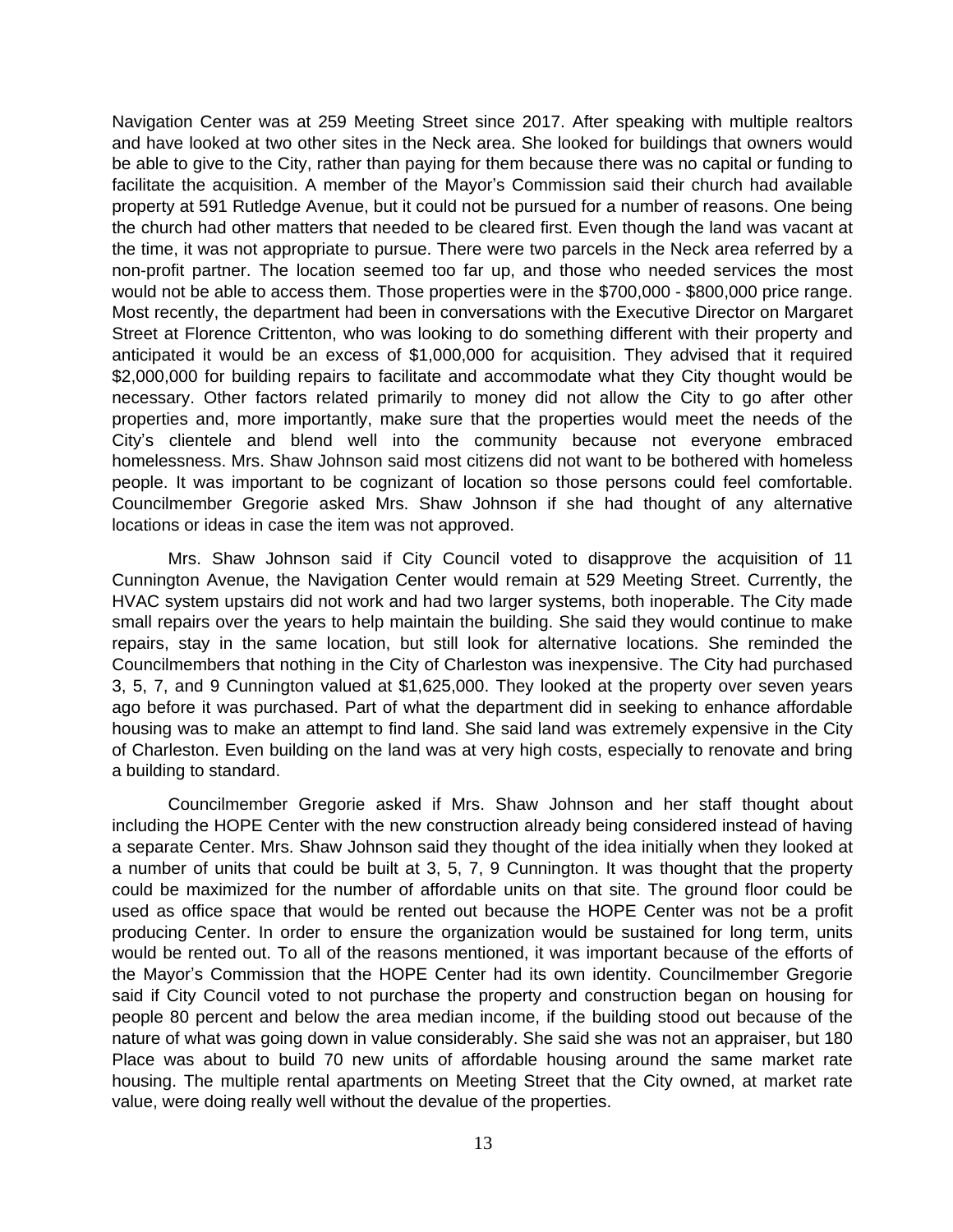Councilmember Shahid thanked Mrs. Shaw Johnson for her time and the presentation. He said he visited what was now called 180 Place and was recruited as a young volunteer at the YMCA Shelter, where he spent the night. It was a frightening experience at first, but then he walked out with a sense of understanding for the plight of people who lived on the street. He said he appreciated Mrs. Shaw Johnson for her definition of what homeless meant and that more people should be willing to participate in serving the homeless community. He mentioned Councilmember Waring's ideas made at the Public Works and Utilities Committee regarding the two biggest challenges of the City were flooding issues and housing. It was not just housing for the homeless and affordable housing, but also attainable housing. Councilmember Shahid said he, too, watched the 60 Minutes episode as it referred to how rental rates increased in Jacksonville, FL by 30 percent. He had children at the home buying age who were looking for affordable housing in the City, which was more and more difficult by the minute. Councilmember Shahid said part of the problem he had with approving the property acquisition was the price. He read the appraisal report and the minutes from the February meeting when Councilmember Bowden asked what the purpose of the motion to defer was. He read from the February 22 minutes, "Is it for the purpose of an appraisal, or is it for airing out of grievances we're talking about" and Councilmember Waring responded, "No. The purpose initially in real estate and now here, is to negotiate a better price."

Councilmember Shahid said he read the second appraisal report and was unsure how the appraiser reached the \$1.6 million value. He asked if attempts were made to negotiate a better price below the \$1.3 million value. Mrs. Shaw Johnson said they had not negotiated a better price. When she walked into the offices of Clement Crawford and Thornhill and spoke with Stuart, she said the building was great and asked if the City could purchase it for the HOPE Center. Mr. Stuart told her he would have to look into it and came back to Mrs. Shaw Johnson with the value of \$1,415,000. Mrs. Shaw Johnson said to Councilmember Shahid that she thought she had gotten a better deal by the \$1.3 million based on her conversations and the information Stuart sent attempting to validate the initial price that he quoted. She said there was no further conversation relative to the price decrease. Councilmember Shahid asked what the immediate concern was regarding being removed from the existing facility. She said funds would be needed to do necessary repair work. Councilmember Shahid asked Mrs. Shaw Johnson how much longer, realistically, the City had at the existing facility. Mrs. Shaw Johnson said she did not know and needed to contact Mr. Kaplan's representative to find out. Mr. Kaplan owned the property next door, the old cleaners building, and had looked at strategies for a number of years, including a possible grocery store in that area. She said someone contacted with her asking how far she had gotten at locating a place. She requested a 90 day notice before being asked to leave the facility but had to check with the property owner to see when they wanted the City to leave their building. Councilmember Shahid said he thought the City should get at least a year at a minimum of notice to leave the property. He said he still had his reservations about purchasing the property. He had some real estate experience. When his father passed, he took care of his father's real estate, dealt with the costs and other expenses like appraisals, and understood the mechanisms of it all. He knew the property in Charleston was out of whack, but he still wrestled with the idea of spending \$1.3 million for 11 Cunnington Avenue. The property was previously part of an industrial area and used as a crematorium. He knew the family who owned the property beforehand. The son-in-law worked in Councilmember Shahid's law office, so he knew the property's history.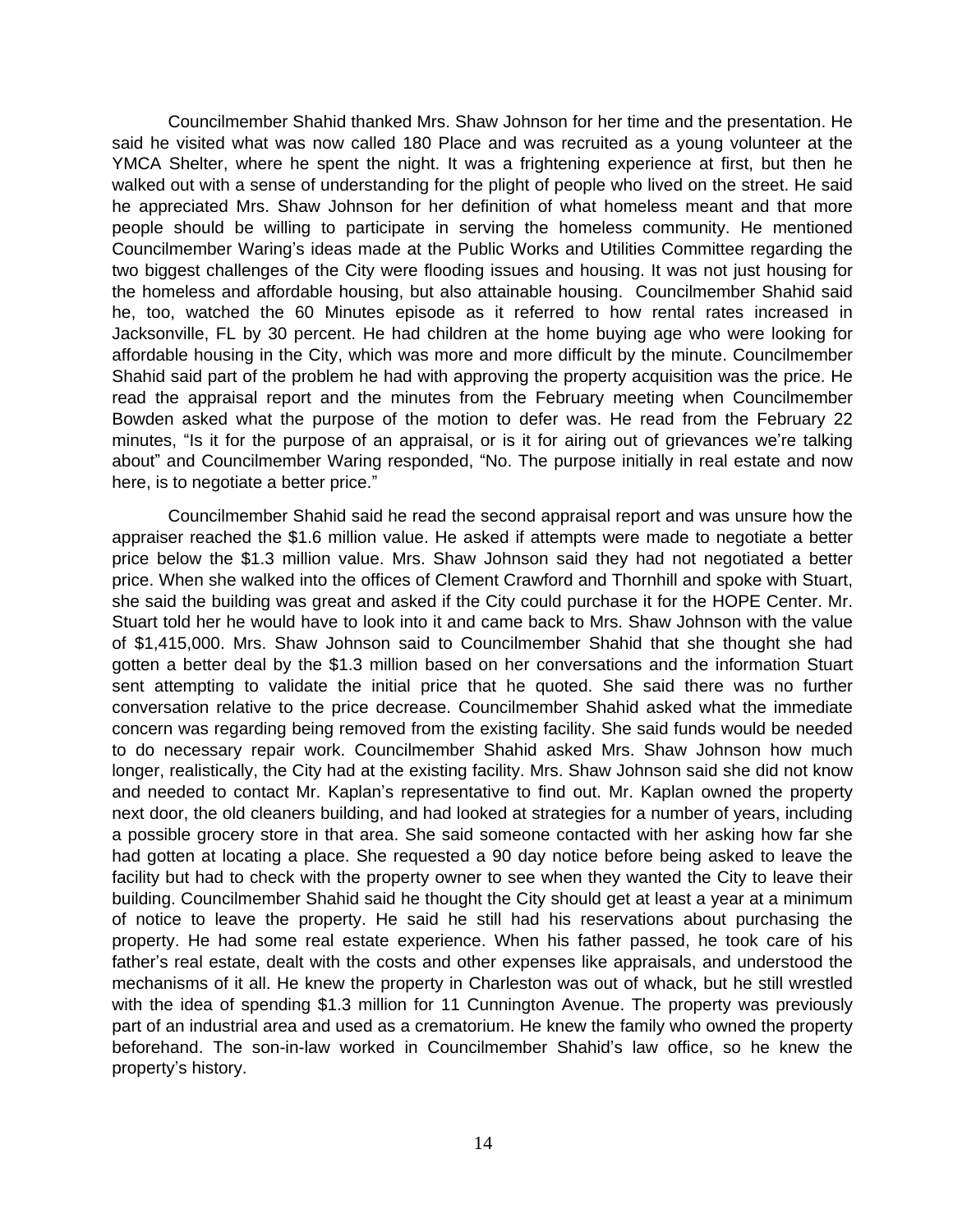When the homes were built in that area, they were surrounded by cemeteries that existed since the 19<sup>th</sup> century. The Neck area was considered cheap land back then, but the family paid for the property and made the necessary improvements. Councilmember Shahid shared he was not convinced the appraised value given to the City was the right price for what he hoped it be.

Councilmember Gregg asked Mrs. Shaw Johnson to clarify whether the ground floor would be leased out when the Hope Center was built. She said, "No." What Councilmember Gregorie asked her was why they weren't locating the HOPE Center into the newly constructed apartment complex. She said it was considered, but during conversations and evaluations, the intent was to have some level of rental space in the apartment complex that could be rented out to help support the HOPE Center, which would be a separate building. Councilmember Gregg asked if the new construction planned at 3, 5, 7, and 9 Cunnington Avenue was funded and the status of those projects. Mrs. Shaw Johnson said that in totality, there was some federal government funding planned for allocation towards construction. She said the Housing Department worked with the Planning Department on zoning to maximize the density of the site. Within the next 60 days, an RFP would get development partners involved to help build the units there. Councilmember Gregg asked if adding the HOPE Center in one of the units being built at 3, 5, 7, 9 Cunnington Avenue was considered, and if so, what were the incremental costs. Mrs. Shaw Johnson said it was considered several months ago when the Housing Department submitted a proposal to the Community Development Committee. It was an option. Naturally, when the multi-family units were built, there could be two to three years before it went vertical, and if it did, the current Navigation Center would have no place to go.

Councilmember Gregorie said it would be better if there was a way for the City to have a mixture of income, which was healthier than a concentration of lower income persons as long as it didn't reach the tilting point at 40 percent. Once it went beyond 40 percent, the whole thing could go. He presented the idea that if the Planning Department could help with the zoning, since there were ten 12-story buildings next door, and come up with a plan to provide the resources to pay for it. Mrs. Shaw Johnson said typically, when they looked for financing structures for affordable and workforce housing, it was slightly different from the market rate housing to pursue low income tax credits and federal funds. Separate funding would be pursued either from investment partners or from private financiers in order to capitalize on market rate housing as a part of that structure. She said Don Cameron of the Housing Authority, went up to 150 percent of the area median income under Art Milligan's management. Their financing was private and it was a rarity. Now, low-income housing tax credits were under RAD, but most of the financing was from Bank of America and Wells Fargo. They tended not to go to the federal or state funding because it allowed them the flexibility to go to a higher AMI, which would have to be considered. Councilmember Gregorie asked was FHA 221(d)(3). Mrs. Shaw Johnson said it was looked at, not extensively for the deal, but it was considered.

Councilmember Parker asked Mrs. Shaw Johnson if she'd looked at existing City property and buildings that could be rehabbed for use. Mr. Shaw Johnson said the City did not have any vacant or run down properties available. Councilmember Parker said if the City spent the \$1.3 million for the actual housing units rather than office space. Mrs. Shaw Johnson said \$1 million of the \$1.3 million was from private donations, and those donations were garnered around the idea that a new HOPE Center would be built. They gave their money because a part of the Mayor's Commission's goal was to build a Center. The \$1 million was slated specifically to the HOPE Center for offices. \$1million had to be used on the HOPE Center since the HOPE Center offered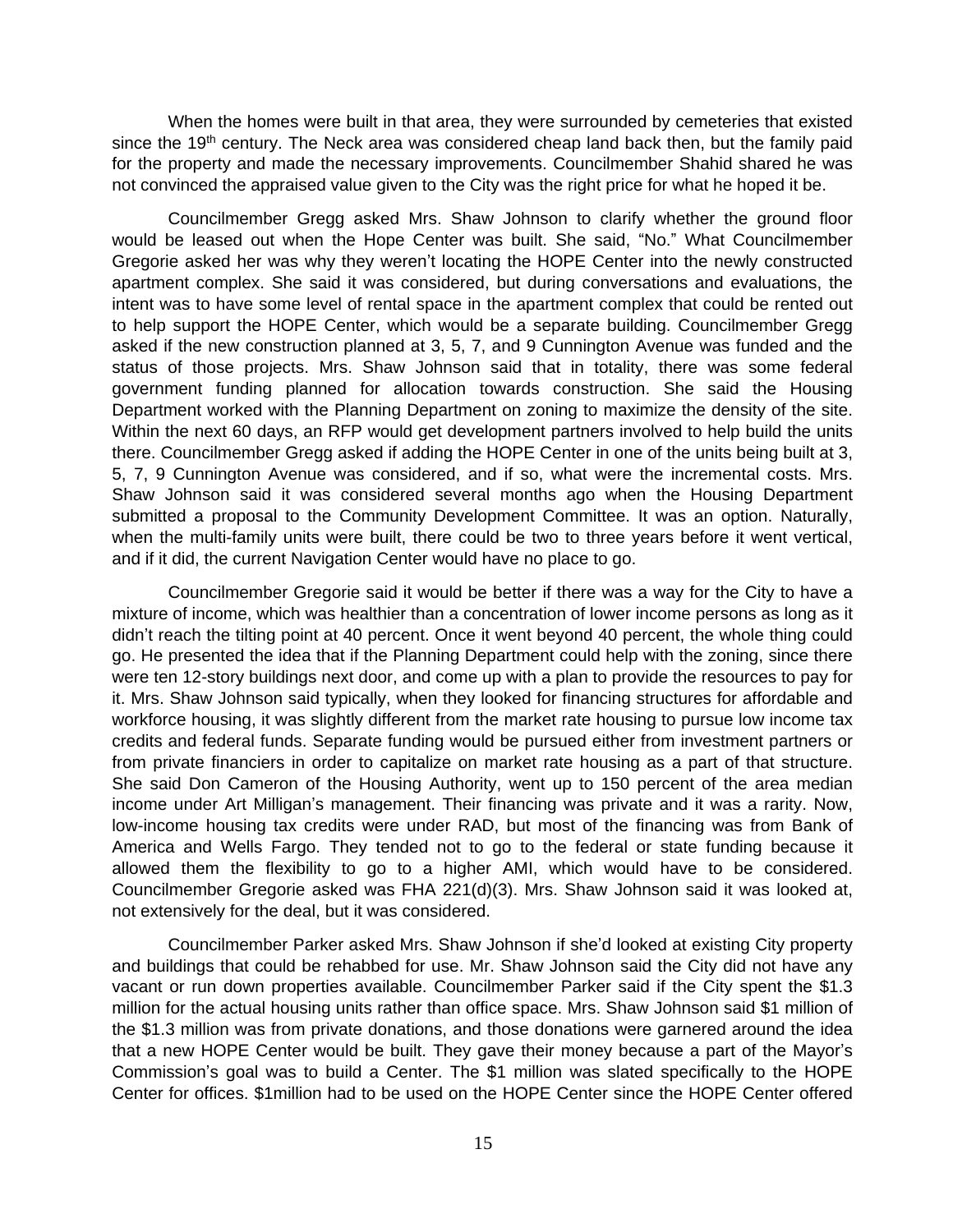offices for non-profit organizations to use to provide services to unsheltered residents who came to the Center to access services. Councilmember Gregorie asked if there would be showers at the Center. Mrs. Shaw Johnson said showers would be available eventually, but for now, Coastal Catholic Charities provided mobile showers at the Navigation Center. There were currently showers upstairs at the Navigation Center, but due to the HVAC system not properly working, it was hot and humid in that part of the building.

Councilmember Mitchell said he had been involved with the development and planning of building a new HOPE Center. With the conditions of the existing Navigation Center, he said staff could not stay in the building much longer. The current owners were gracious enough to let the City use the building for the time they have operated it, but the lease would soon expire because the owners had other plans for the use of their property. He said he visited the building at 11 Cunnington Avenue and agreed that the building could be used to continue the services for the homeless community and provide resources to those in need. Nowhere in the City of Charleston, if one owned a building and wanted to sell it, would they sell it for the amount in which they purchased it. He said he had lived on King Street for years and was offered \$850,000 for his property, and had surely not paid that amount for it. There were prices and deals like that all throughout the Neck area, which he represented. "Times have changed, and the area has changed," he said. The 12-story building under construction next to the property changed the dynamics of the area, and it could become more expensive. "So what if there's a graveyard nearby. Those people are resting. They aren't coming out of their graves and walking around." Properties on the peninsula were null and void. The hotel under construction on the corner of Meeting Street and Morrison Drive was projected to change the dynamic of that area, as well as the Long Shoreman Union Hall coming to Broad Street. The cost to purchase and renovate would be at high costs. The money that was funded for the Center did not come from the City. Councilmember Mitchell said if the City vowed to help the issue of homelessness and had programs for those persons, there needed to be firm action. He said there were apartments located at Baker Hospital Drive. His daughter lived there two years ago when the rent was \$900 for three bedrooms. It then increased to \$1,000 and was now at \$1,500 to rent. He said that was a good example of the fast moving rate of changes throughout the City. Councilmember Mitchell said he supported the purchase of 11 Cunnington Avenue.

Councilmember Waring said the discussion had been more like an evolving business plan. Nothing was written in front of the voting body about what the Navigation Center would cost and what services it would offer once it reached fruition. He said there was no way to ad-lib their way through the plan. He thanked Mayor Tecklenburg for abstaining himself from voting on the matter to allow the Councilmembers to concentrate on the item in totality. He said the item to purchase the office building, in his opinion, was grossly overpriced. When it was brought up a month ago, Councilmember Sakran provided a great suggestion to get another appraisal. The second appraisal was received, and the value came back at a 26 percent increase from the original value in one month. He said if one would extrapolate that amount forward, it was an excess of 300 percent in 12 months. That was one of the most valuable sites in appreciating property on this side of the Mississippi. One of his issues with the purchase was that not all of the information was provided to Council, and they were entitled as a Council to have the exact same information when it came to appropriating tax dollars. He wrote in his notes, "If you are going to help, don't over spend," because that was not how to get the most of it. He called it cost-effectiveness of a dollar. He said being stewards of other people's money was a privilege. When it came to representing donated dollars that was an even higher threshold. When they reviewed the appraisal facts, 75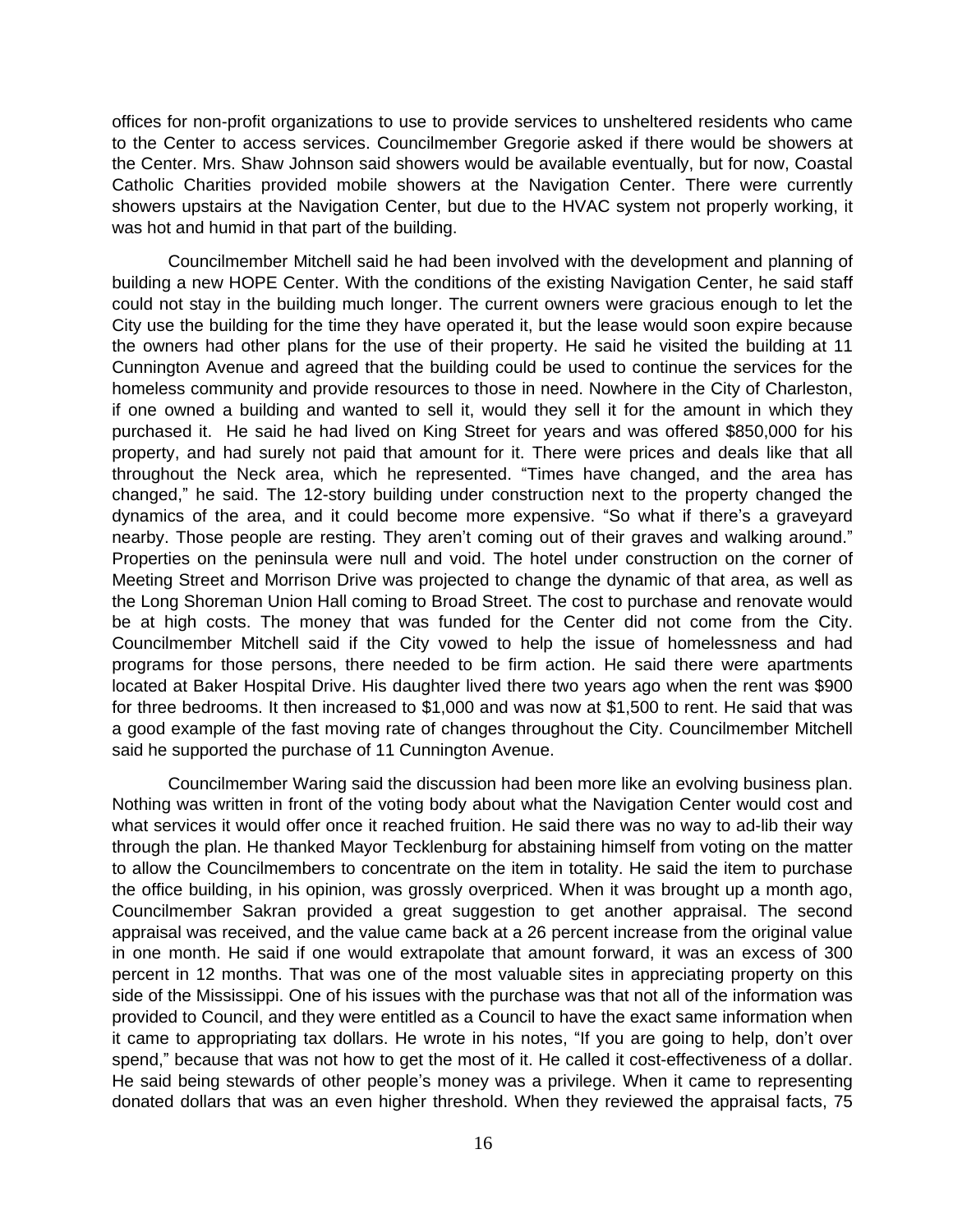percent of the property in the block where the property was located had been very active and sold at affordable rates. There was at least nine or ten comparable where the two appraisers sought comparable buildings to compare. In each case, they went south. They passed the property next to it that the City bought, which was originally listed on February 21, 2017, for \$1,900,000. It was 1.1 acres with four homes at almost 6,800 square feet of buildings. He said those buildings have since been torn down, and the property sold for \$1,425,000, which was a discount in one of the hottest real estate markets in America. Then the City moved to the corner of Meeting Street and Cunnington Avenue. Both of the appraisers saw fit not to include that it was a commercial piece of property, which sold in October for \$675,000. Still, a very affordable price, and the site was three times larger than 11 Cunnington Avenue. From a property standpoint, 11 Cunnington Avenue was .08 of an acre. The corner of Meeting Street and Cunnington Avenue was 0.23 of an acre, almost three times the size. There was a site on the corner of Meeting Street and Pershing Street sold in December 2021 for \$667,000.

The appraisers did not use those values; they instead went south to get comparable. Councilmember Waring said one did not have to be an expert in real estate to know that if one started north on the peninsula, and drove south, the property values increased and were more expensive the closer to the Battery they were. He said in no way did the appraisers say they would take the values from the northern side of the peninsula. If so, they would get lower values, which would calculate a lower value for the building in question. He said the appraised value was not a believable amount, and it was certainly not okay to use other people's monies to purchase that property. "There's something called a 'Golden Rule,' do unto others as we would want them to do unto us," he said. There was also a 'Platinum Rule,' "As you do unto others, you also do better for them than you would do for yourself", and that was the role he submitted to. He said he wanted to help the homeless, but there was a way to get the most bang for bucks.

The HOPE Center that Mrs. Shaw Johnson described could host showers, laundry, and be used as a warming space. Councilmember Waring said why would the City take the funds and start building, if the City told the owner of the Navigation Center that there were plans to build a building designed, more energy efficient, handicapped accessible for the employees and the homeless. Why not take the \$1.3million and put it to the building the City already used as the Navigation Center. He said he noticed on the floor, even during discussion, as suggestions came forward, pushback was part of the rationale. It seemed like it was the property at 11 Cunnington and 11 Cunnington only, and Councilmember Waring believed the City could do better. There had to be better options. When he spoke to Councilmember Appel on Sunday, he brought up the term 'transition'. Councilmember Waring said, by not having a plan, the plan may be mental and verbalized, but there was no proposal. Mrs. Shaw Johnson said there was no plan. Councilmember Waring said it was amazing that when it came to not buying the building, the information that was received. He asked how do practices get better if there were no plans. Pointing at a map where the red dot was marked as 11 Cunnington Avenue, to the left was 9 Cunnington, an old house that was torn down. That property could be used to build showers and laundry buildings, and the same could be done at 3 Cunnington Avenue.

Councilmember Waring said City Council acted expediently to purchase 3, 5, 7, and 9 Cunnington Avenue because it was a great price and staff did a great job at negotiating. He said he did not know of any office building in America surrounded by graveyards that would cost one million dollars. Pointing at the map, to the left of 11 Cunnington, the property sold in October 2019 for \$675,000. One block over, on the corner of Pershing and Meeting Street, that property sold on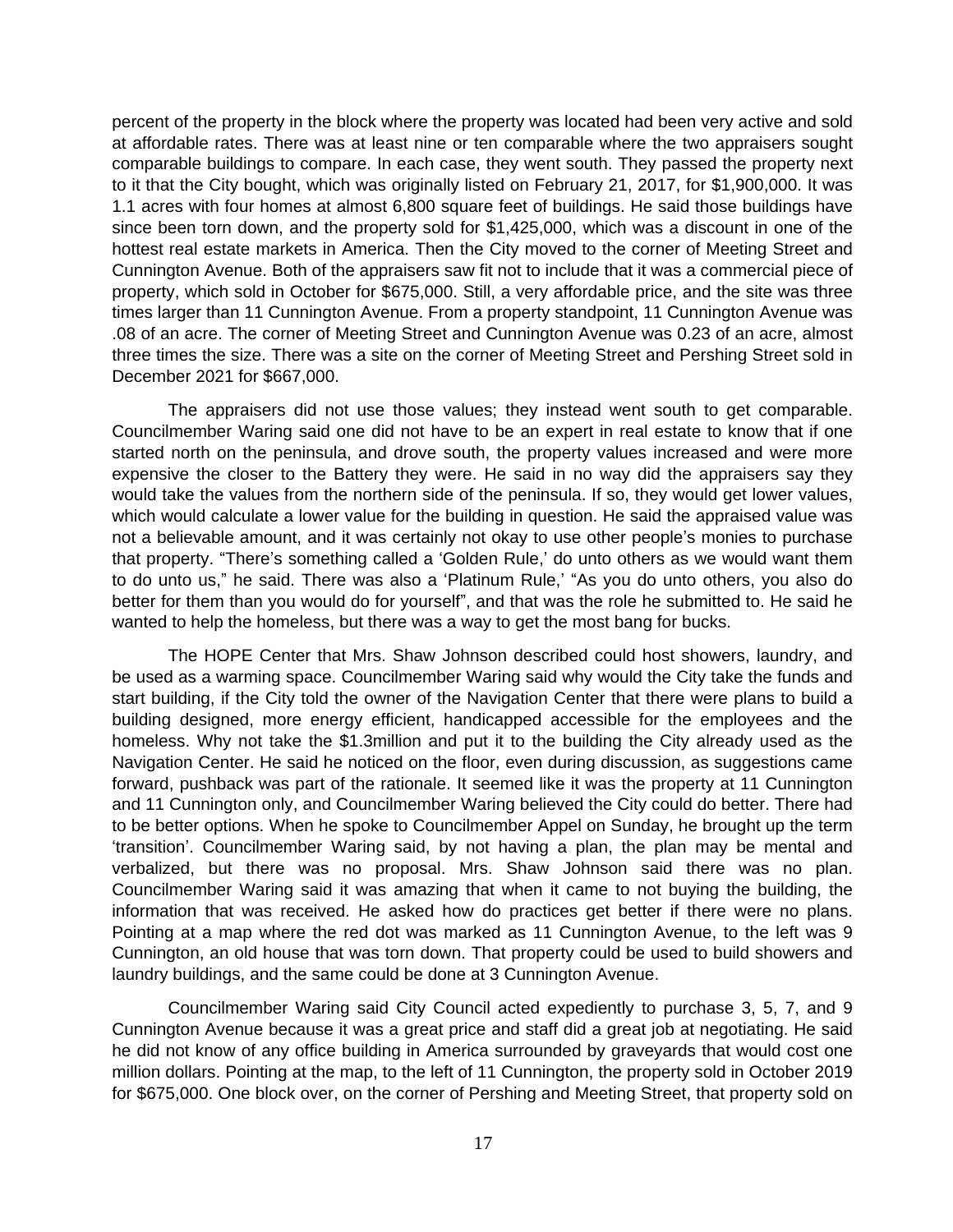December 13 for \$667,000 and was twice the size of 11 Cunnington. It faced Meeting Street, and was high profile location. Getting closer to Meeting Street, if the City or the non-profits needed an exit strategy, there was a chance of recouping the investment. If the City paid \$1.3 million for 11 Cunnington, it would be difficult to have an exit strategy. If they decided to move to another location, programmatic funding would be withdrawn, and it would be difficult to get that price. He suggested taking the funds and building a standalone facility with showers, laundry, and warming shelter istead of opposed to buying an overpriced building and spending, more money to build the building that would actually service the homeless people.

Councilmember Waring made a motion to deny purchasing 11 Cunnington Avenue for \$1.3 million. The motion was seconded by Councilmember Shealy. Mrs. Shaw Johnson added that, since Councilmember Waring indicated a plan, she said that when the Navigation Center moved into 529 Meeting Street, there was a plan. The Mayor's Commission worked extensively with a number of non-profit organizations to facilitate a plan because they understood the goals were to serve and facilitate a program long-term that was sustained by ownership. She said there was planning. They looked at an annual budget and worked closely with the non-profit partners to help minimize costs outlied to the City as they moved forward. To fortify and sustain for the long term they believed it was important to support funding and hire staff because the homelessness issue of unsheltered individuals in the community was not getting any easier. Councilmember Gregorie said the current Navigation Center at least had showers, and the HOPE Center would require those additions to be mobile.

Zoomed in on the map, Councilmember Seekings asked where the mobile services would be placed. Councilmember Gregorie said the home at 9 Cunnington was gone. Councilmember Seekings asked if the zoning would allow the City to build the standalone buildings for services. Councilmember Gregorie said he wanted to make sure Councilmembers knew that the HOPE Center would not have the services that the current Navigation Center had. Mrs. Shaw Johnson said there was parking on side of the building and the mobile showers could be parked there.

Councilmember Waring motioned to amend his original motion, given the information, which was very pertinent, to not buy 11 Cunnington Avenue because there were limited services than what was already offered at the Navigation Center, and too many adjustments had to be made. The motion was seconded by Councilmember Sakran.

Councilmember Brady said as a point of order, a Councilmember could ask that a motion be withdrawn as long as there was no objection, the motion was considered withdrawn. Then, the voting body would be able to vote as presented.

The Clerk said there was a motion on the floor by Councilmember Waring, seconded by Councilmember Shealy to not buy 11 Cunnington Avenue. She asked Councilmember Waring if he withdrew the motion. Councilmember Waring said to keep the motion on the floor. Councilmember Shahid asked if anyone made a motion to approve item #16. Councilmember Gregorie said no and asked the Clerk to read the motion again.

The Clerk said the motion made by Councilmember Waring, seconded by Councilmember Shealy was to not purchase 11 Cunnington Avenue.

Councilmember Gregorie asked if there was any discussion and recognized Councilmember Appel.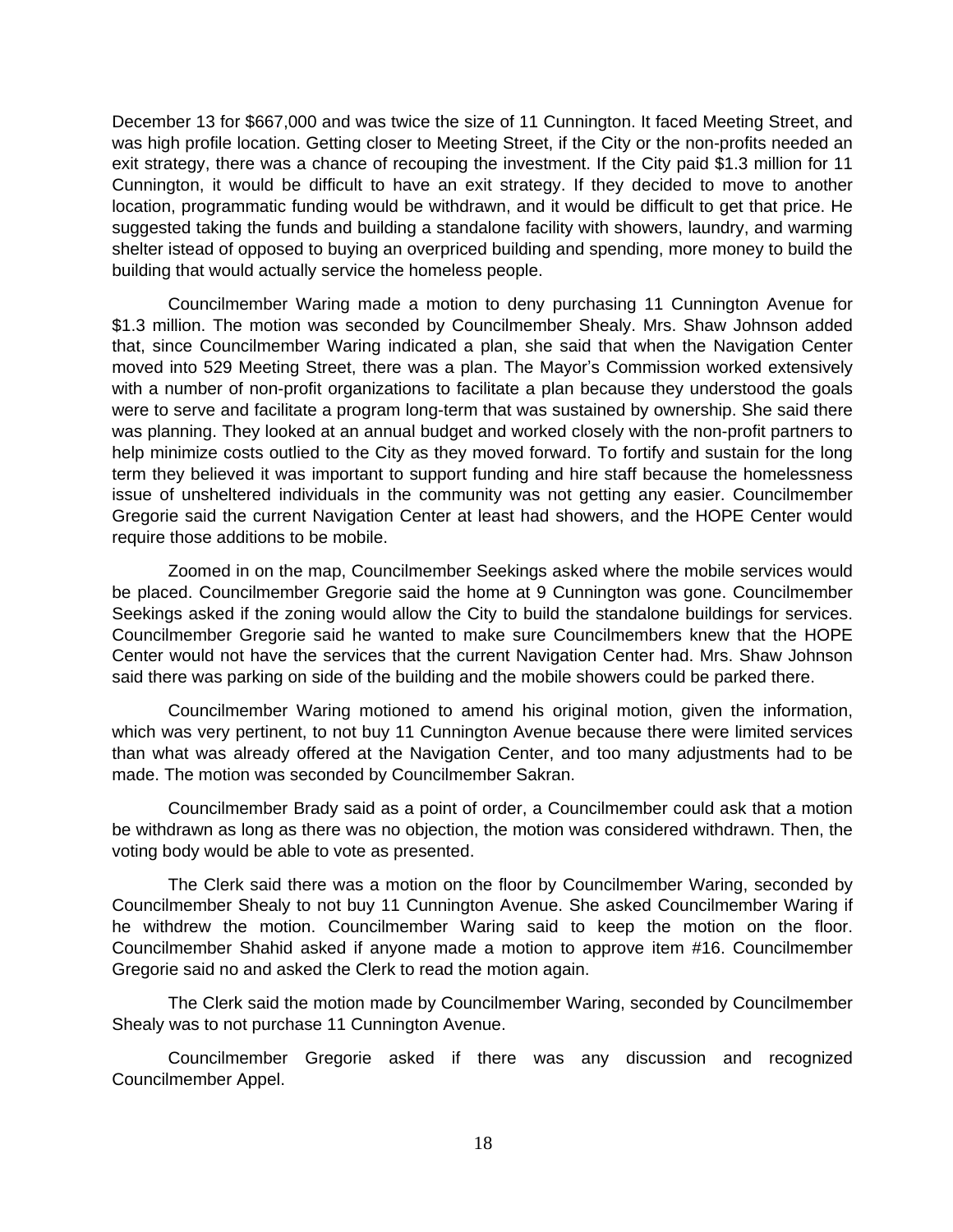Councilmember Appel said many points were made on all sides and perspectives, and he wanted to throw out another for consideration. He said he did a lot of zoning and land use representation. Certain types of development were not always warmly received in certain neighborhoods. Even regular, affordable housing was controversial. In some areas, the NIMBY (not in my back yard) effect, where people lit up their Councilmembers, showed up at the BZA meetings worried about traffic and other pre-textual issues. He said if the City tried to put the Navigation Center in District 11, Wagener Terrace, or on Daniel Island, there were some people who would not like that. His point was he knew there was a better plan out there. The universe of potential properties in the City of Charleston was not as broad and as wide as other developments because of the politics. Councilmember Appel said he and Councilmember Waring spoke in depth about the item, and he understood that Councilmember Waring's heart was in a good place and he wanted the taxpayers' money to stretch as far as it could go. He said he was very torn on the argument because he understood both perspectives. Not many areas in the City would willingly accept the Center and placing the Center next to graveyards, where people could not complain should not be the only option.

Councilmember Shahid said Councilmember Appel addressed the elephant in the room. He shared that when he served on the Stormwater Taskforce, someone on the Committee, when they considered the Stormwater Manual, suggested that the City come up with substandard standards when it came to affordable housing. He said homeless persons had to be viewed in another light. For example, they shouldn't be put on property that flooded or next to a cemetery because no one else wanted to live there. They were not second-class citizens who should be treated any less than someone who was not homeless. It was not the mindset to have. Councilmember Shahid reminded Council that when Daniel Island was developed, and affordable housing was put on Seven Farms Road, the community gave stink. There was affordable housing on Daniel Island because the mandate at the time instructed there to be affordable housing there. He said the vote should not be necessary to buy the land because there was no other place to buy since no one wanted homeless persons to live in their backyards. Instead, it was a business decision and should be focused on if it was a good business venture for the City.

The Clerk conducted a roll call vote. Councilmember Gregg said, "Aye" Councilmember Shealy said, "Aye" Councilmember Sakran said, "Nay" Councilmember Mitchell said, "Nay" Councilmember Brady said, "Nay" Councilmember Gregorie said, "Aye" Councilmember Waring said, "Aye" Councilmember Seekings said, "Aye" Councilmember Shahid said, "Aye" Councilmember Bowden said, "Nay"